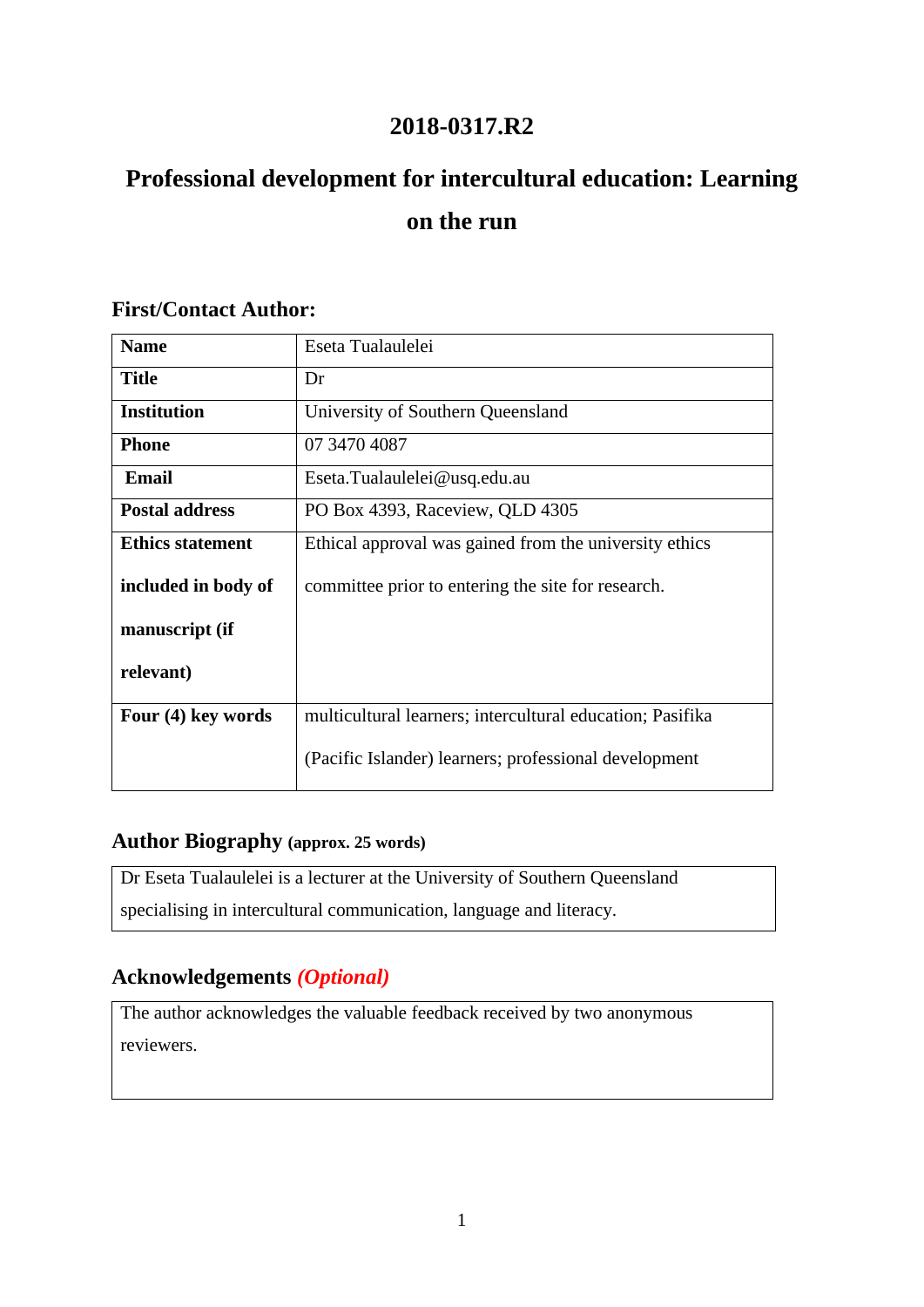## **Professional development for intercultural education: Learning on the run**

In many parts of the world, there is a visible increase in the numbers of culturally and linguistically diverse students entering compulsory education. To explore the preparedness of teachers for responding to this diversity, this article reports the findings of an ethnographic study which had a specific focus on Samoan students. In semistructured interviews, teachers of a south-east Queensland primary school described initial challenges they encountered, as well as their opinions about the professional development they had received for intercultural education. In talanoa (Pacific Islandstyle discussions), parents in the school community shared their concerns about the cultural and linguistic responsiveness of the teachers compared to their previous experiences. Analysis of the findings revealed that teachers experienced 'culture shock' in highly multicultural classrooms perhaps related to the lack of opportunities for professional learning about teaching culturally and linguistically diverse students. Too few opportunities for teachers to develop and sustain positive dispositions towards intercultural education may have factored into the school staff's focus on the 'how' of intercultural education, rather than the 'why'. A scarcity of professional and human resources in this area was also identified. The article concludes with ideas for future research.

Keywords: multicultural learners; intercultural education; culturally and linguistically diverse learners; Pasifika (Pacific Islander) learners; professional development

Word count: 6366 words including references, excluding footnotes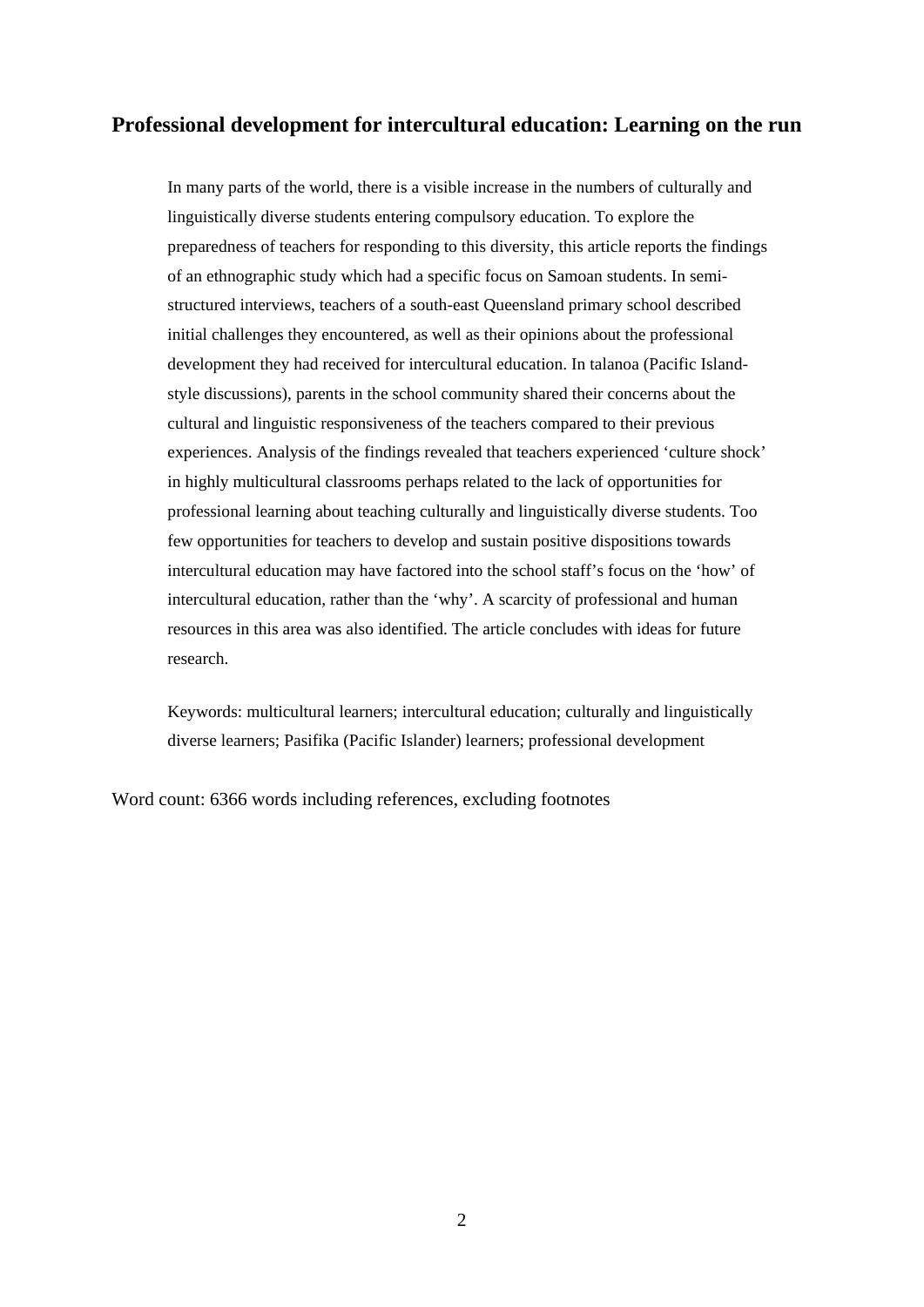#### **Introduction**

A worldwide surge in international migration has led to increased cultural and linguistic diversity in 'high-income countries' (United Nations, 2017), but often this diversity is not reflected in the teaching profession (Boyle & Charles, 2011; Sleeter, 2017). In Australian primary schools, the typical staff demographic is mostly female, Anglo-Australian and middle class (Commonwealth of Australia, 2007; McKenzie, Weldon, Rowley, Murphy, & McMillan, 2014; Willett, Segal, & Walford, 2014), and primary teaching remains one of the likeliest occupations for women with a bachelor's degree or above (Australian Bureau of Statistics, 2017b). Aboriginal and Torres Strait Islanders, the indigenous peoples of Australia, account for 5.8% of primary students but only 2.13% of Australian primary teachers (Australian Bureau of Statistics, 2019). Disproportion is also seen in overseas-born populations: 26% of the Australian general population was born overseas, a higher proportion than the United Kingdom (13%), the United States (14%), Canada (22%) and New Zealand (23%) (Australian Bureau of Statistics, 2017a), yet only 16.4% of Australian primary teachers were born overseas (McKenzie et al., 2014). In terms of language, 21% of Australians spoke a language besides English at home (Australian Bureau of Statistics, 2017c), but only 8.9% of primary teachers reported the same (McKenzie et al., 2014). These figures call into question teacher preparedness to teach in schools with multicultural student populations.

Australian teachers are required to have knowledge about teaching culturally and linguistically diverse students. This competency is embedded in the *Australian Professional Standards for Teachers* 1.3 (Australian Institute for Teaching and School Leadership, 2012) and it is an ideal implied in state and national policy instruments such as *The Alice Springs (Mparntwe) Education Declaration* (Education Council, 2019). Intercultural understanding also features in the Australian Curriculum as a general capability to be developed across the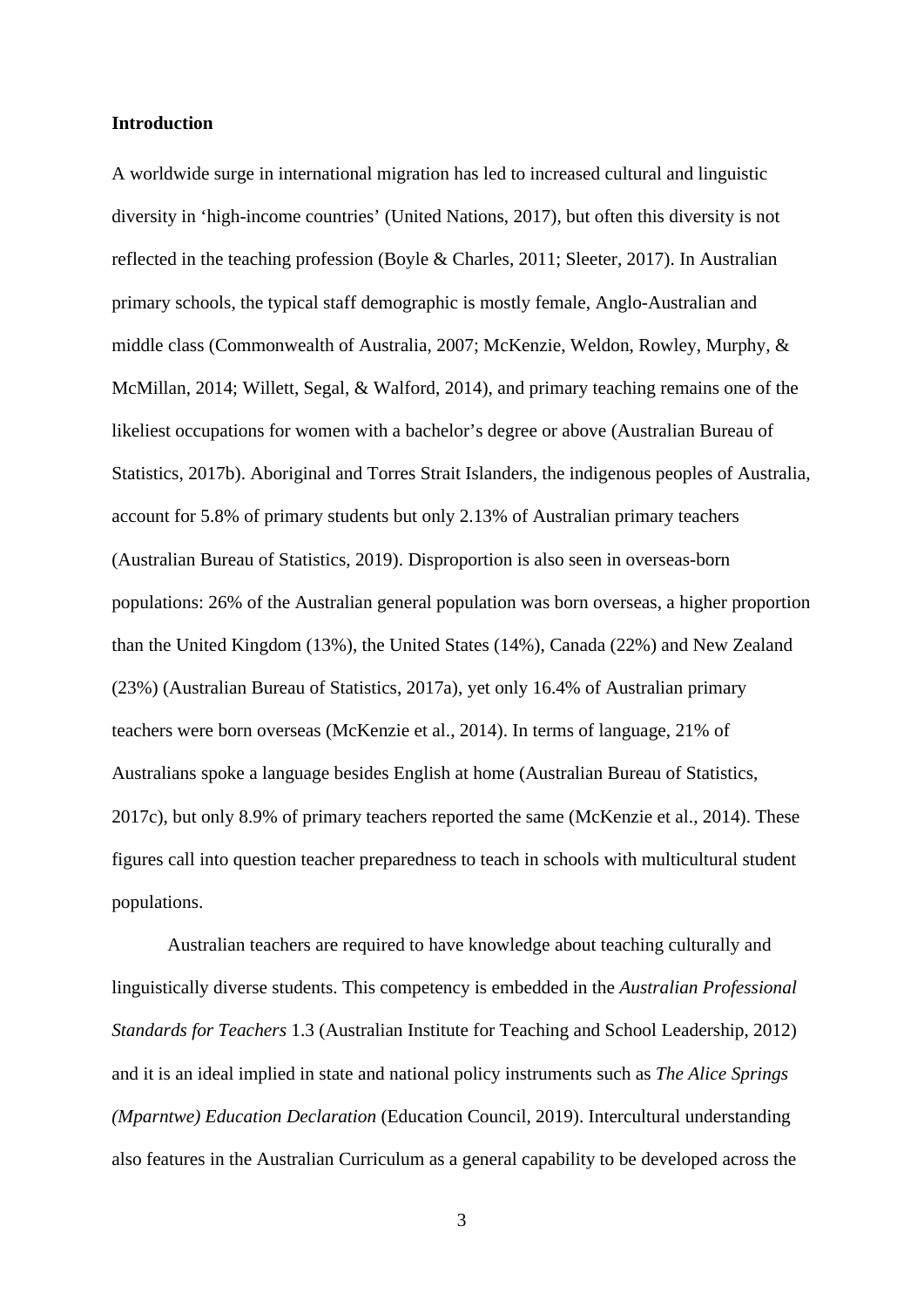years of compulsory schooling, adding further impetus for exploring teachers' intercultural understandings. In addition, teachers must involve parents and carers in planning and implementing the educative process (Standards 3.7 and 7.3) (Australian Institute for Teaching and School Leadership, 2012). This recognises that the views of parents and carers are critical to understanding the education of students from diverse backgrounds.

To understand more about teacher preparedness, this article presents a study of staff and parents connected to a multicultural primary school which posed the question: 'How do teachers and parents perceive teacher preparedness for teaching culturally and linguistically diverse students?' The article begins by surveying current literature about professional development for intercultural education before describing details of the current study. The next section presents school staff and parent perceptions, privileging their voices and ideas. The subsequent discussion will argue that teachers are learning about intercultural education through a patchwork of experiences and knowledge gained 'on the run', but to be effective, professional development for intercultural education needs a more comprehensive approach. The article concludes with suggestions for future research.

In the text that follows, the term 'intercultural education' is used to specifically refer to the teaching of culturally and linguistically diverse learners. Intercultural education presupposes that human society is multicultural or culturally diverse (United Nations Educational, Scientific & Cultural Organisation [UNESCO], 2006). This diversity refers not only "to elements of ethnic or national culture, but also includes linguistic, religious and socio-economic diversity" (UNESCO, 2006, p. 17). Intercultural education overlaps with 'multicultural education' which is used to refer to a metadiscipline that aims to increase educational equity for culturally and linguistically diverse learners (Banks, 2010; Nieto, 2010; Sleeter, 2018; Watkins, Lean, & Noble, 2016) and 'transcultural education' where "cultural difference is seen as being part of the societal norm, and not as a phenomenon to be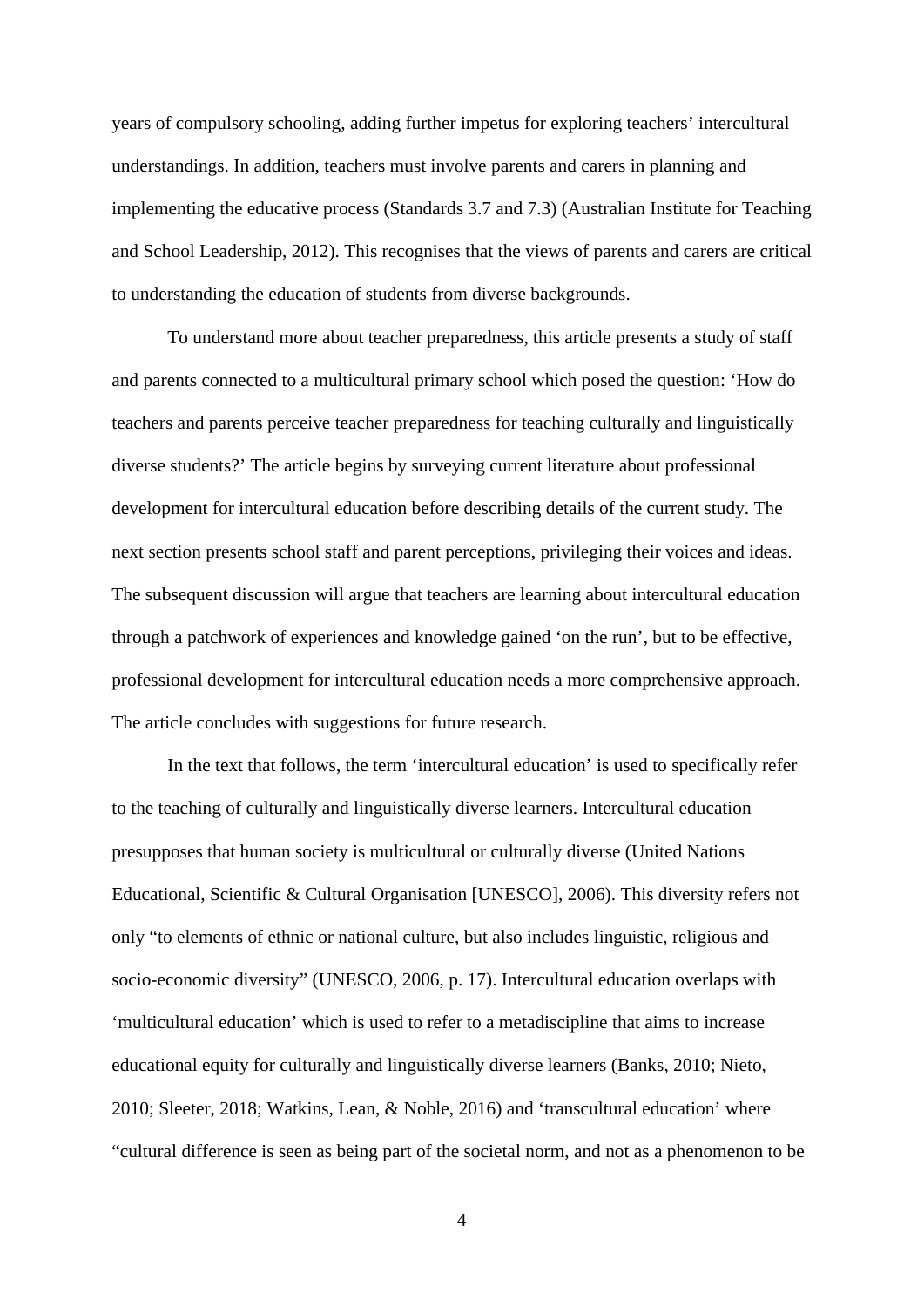treated in isolation" (Casinader, 2016, p. 266). The use of the term 'intercultural' does not deny the complexities of the terms intercultural, multicultural and transcultural which are well documented (for instance, Guilherme & Dietz, 2015; Marotta, 2014), but it matches teacher knowledge more closely to the language and expectations of the Australian Curriculum and unlike 'multicultural', carries less ideological and political connotations in Australia (Forrest, Lean, & Dunn, 2015; Watkins et al., 2016).

The theoretical framework informing this study draws from Bourdieu and Passeron (1990) and Cummins (2000, 2015) who recognised the work of schools and teachers as manifestations of relations of power. A Bourdieusian perspective of interculturality interprets it as a type of embodied cultural capital that includes intercultural competencies, skills and experience and the circumstances by which these can be transformed into other types of capital (Pöllmann, 2013). This view promotes interculturality as an asset in particular environments, depending on wider societal relations and hierarchies of power. Interculturality can be gained through intercultural education which Cummins (2015, p. 456) defines as education which "promotes knowledge, understanding, and respect for diverse cultural traditions and beliefs to the extent that these traditions and beliefs are consistent with social justice and human rights", acknowledging that intercultural education is enacted within discourses of education that may be competing and contradictory. As one example, Ogay and Edelmann (2016) note the positive tension between equality and diversity, values that are central to intercultural education. On one hand, educators perceive all students as equal which may lead to indifference to cultural diversity. On the other hand, educators would like to recognise and respond to students' cultural diversity but this may lead to teachers reifying culture or culturalisation (Ogay & Edelmann, 2016). How educators navigate this and other tensions will depend in part on their own intercultural experiences, skills and competencies as well as the knowledge they may gain as part of their professional development.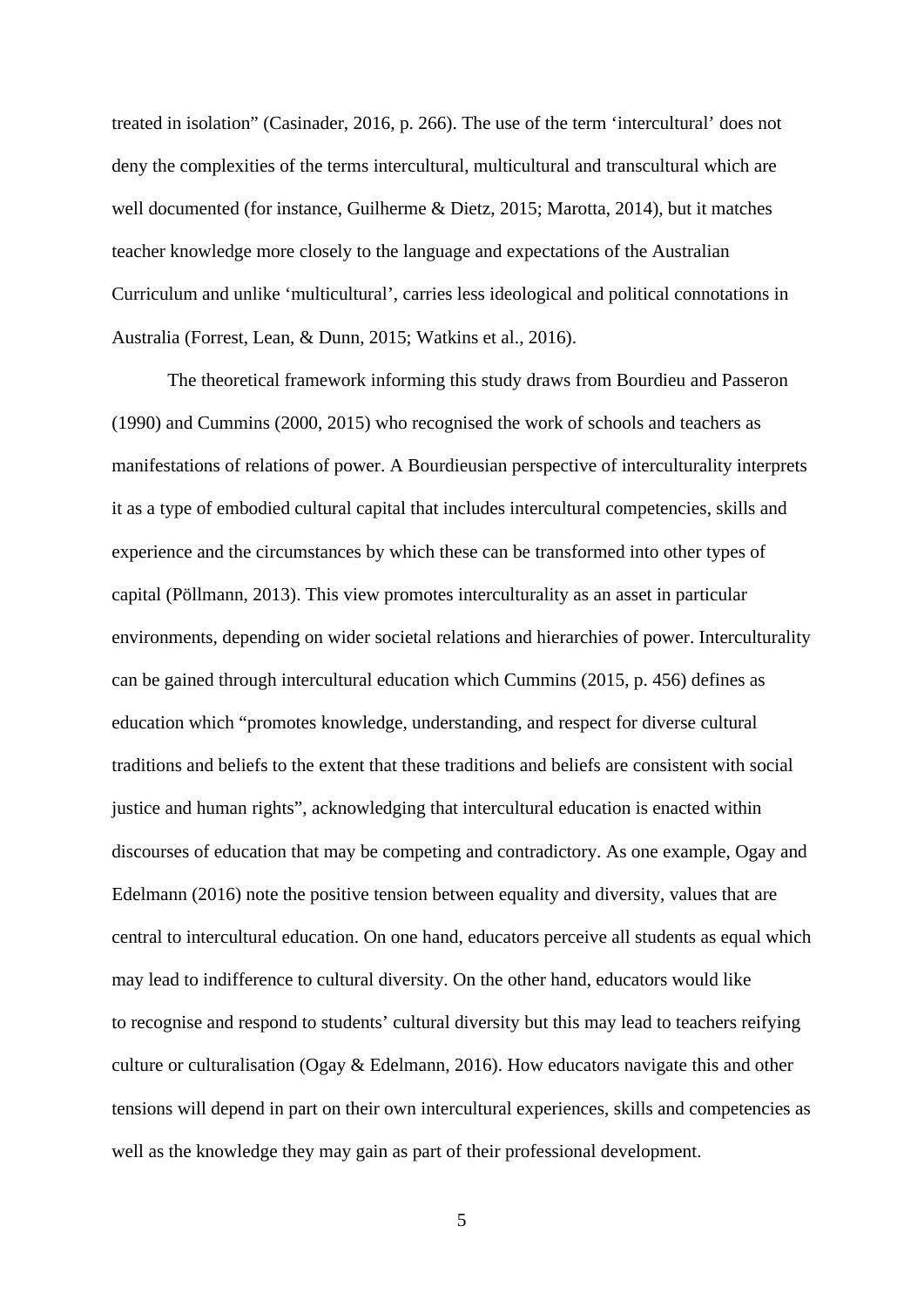#### **Literature review**

Teaching interculturally has been a perennial challenge for the professional development of teachers. Part of the challenge is its multi-faceted nature, encompassing content integration, the knowledge construction process, prejudice reduction, an equity pedagogy, and an empowering school culture and social structure (Banks, 2010; Kalantzis, Cope, Noble, & Poynting, 2012; Nieto, 2010). Teachers may touch upon some or all of these issues in their initial teacher education, particularly on pedagogy (Gay, 2013; Ladson-Billings, 2014) but it is reported that many novice teachers feel a lack of confidence in enacting intercultural practices once in the classroom (Dobinson & Buchori, 2016). Teacher attitudes, related to their own or their teacher educators' social justice dispositions, as well as their feelings of self-efficacy, also influence whether or not they will utilise intercultural practices (Castro, 2010; Gale, Mills, & Cross, 2017; Gay, 2010; Walton et al., 2014). The literature strongly suggests that what teachers need are programmes of professional development that can increase skills and understandings across all dimensions of intercultural education, while also developing positive attitudes and durable dispositions for teaching culturally and linguistically diverse students.

To meet national teacher standards, all Australian initial teacher education programmes include courses or course components about teaching culturally and linguistically diverse students with priority on Aboriginal and Torres Strait Islander learners. Pre-service education is a key opportunity for teacher beliefs and attitudes to be challenged, transformed and internalised (Castro, 2010; Gay, 2010, 2013). Yet a state-wide survey of New South Wales teachers reported by Watkins et al. (2016) found that only 47.5% of respondents reported having pre-service professional development in multicultural education (the term of choice for that state), while 27.4% reported having pre-service professional development in teaching learners with English as a Second Language (ESL). A smaller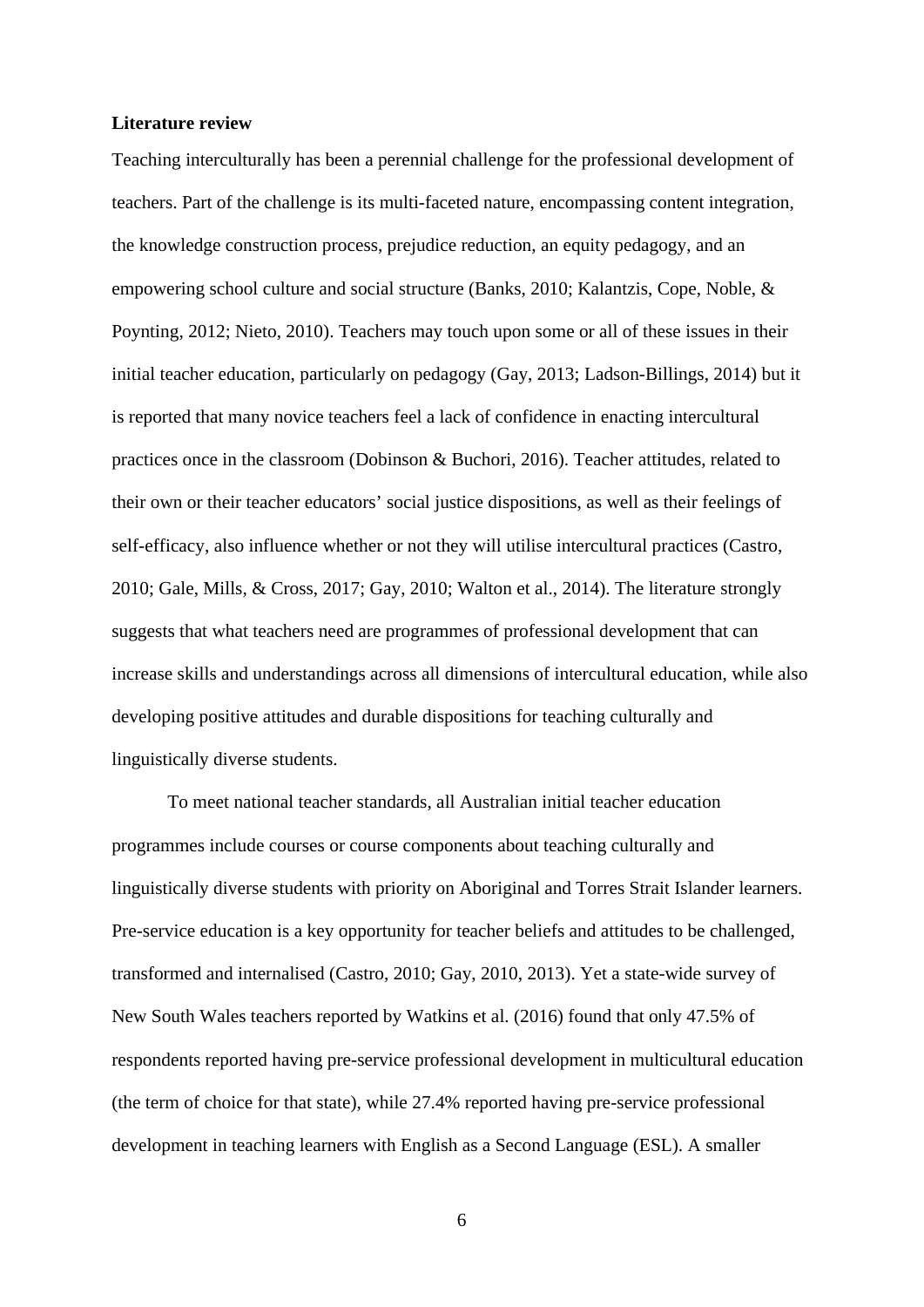Queensland study found that only 16 (4.7%) of 337 of state high school staff had undertaken undergraduate or postgraduate studies in teaching culturally and linguistically diverse learners (Gilmour, Klieve, & Li, 2018). Such figures are low given that all teacher graduates are assumed to already possess the necessary professional skills for teaching in Australia's multicultural classroom settings.

Graduate or novice teachers often do not continue transformative learning on their own (Dharan, 2015), so in-service professional development is essential. Such opportunities should occur across a whole programme of professional development, not just in one course, allowing teachers to explore their own diversity and difference (Gale et al., 2017; Santoro, 2009; Smyth, 2013) and to develop relevant dispositions (Casinader & Walsh, 2015). Research has found that teachers often express overwhelming support for cultural diversity, multicultural education and strategies to combat racism and discrimination (Forrest et al., 2015; Gale et al., 2017). Yet even teachers who are highly experienced with teaching diverse learners can make assumptions (i.e., essentialising ethnicity) that impact their pedagogy (Allard & Santoro, 2008). Gilmour et al. (2018) found that only 10.4% of the 337 teachers they surveyed had received in-service professional development about teaching learners from diverse backgrounds. This contrasts with Watkins et al. (2016) which reported that around 60% of teachers received in-service professional learning about multicultural and ESL education. However, they also found that 14.8% (of which one fifth were classroom teachers) reported no in-service professional development at all. There is an evident mismatch between what research recommends and what teachers actually experience in terms of professional development in this area.

At the same time, there may be discrepancies between teacher beliefs and attitudes and teacher practices. A Queensland-based study examining the relationships between classroom practices and improved learning for all students found "how unconnected with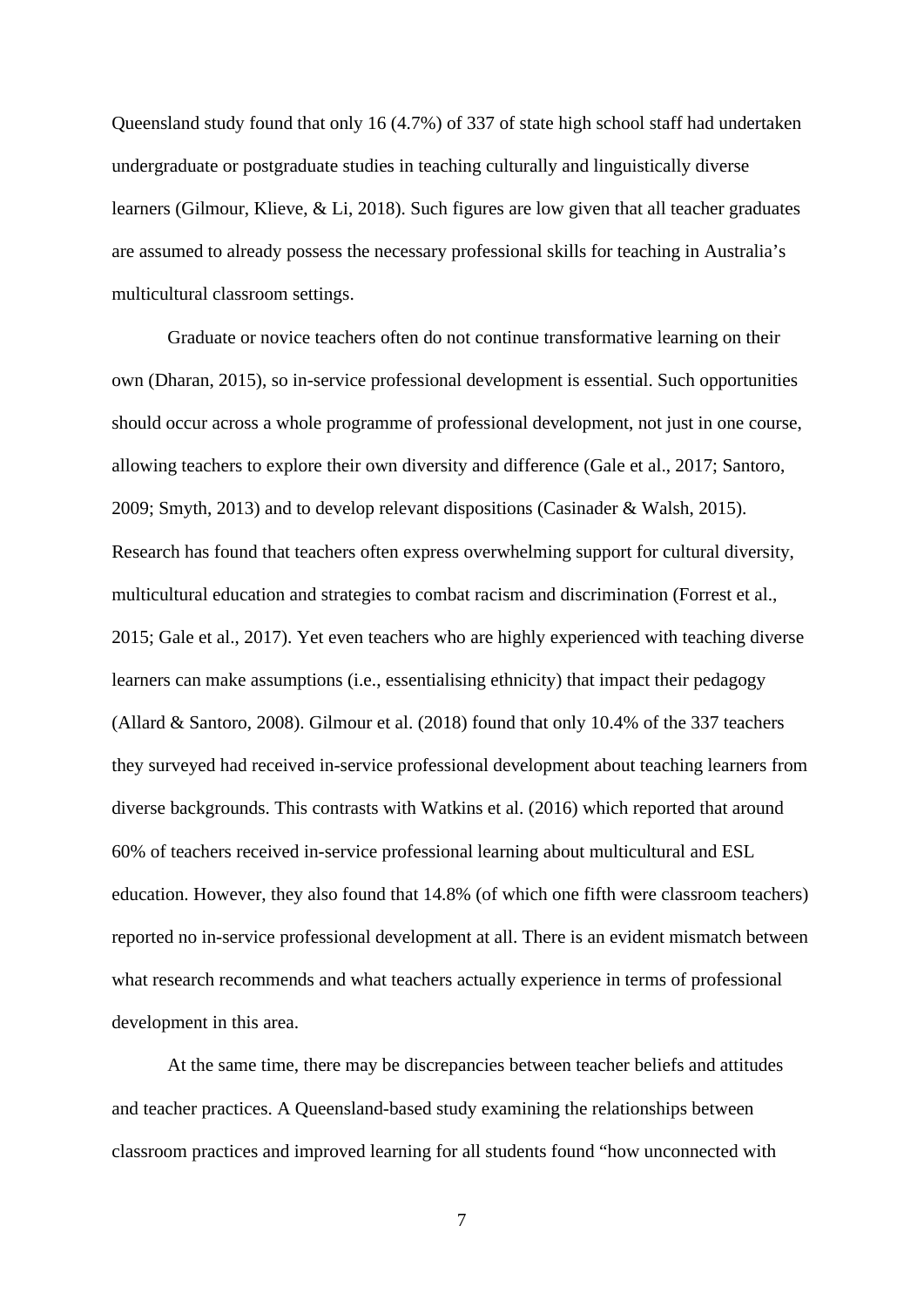students' lives and communities . . . pedagogies were, most of the time" (Lingard & Keddie, 2013, p. 439). The study also found that as teachers attempted to connect with their students by using culturally inclusive practices, their pedagogy appeared to focus less on intellectual quality or rigour (Lingard & Keddie, 2013). A similar finding was identified by Coleman (2011) who found that teachers offered strong pastoral care to their African refugee English language learners, but "their pedagogical response to those same students' distinct academic needs was minimal" (p. 26). Research emphasises the limited use of culturally and linguistically responsive pedagogies, as well as a perceived disconnect between such pedagogies and student academic achievement.

To fully understand the value of professional development, Sleeter (2018) recommended that for multicultural education, qualitative studies look beyond the gaze of professionals and other traditional measurements of educational achievement. While students are the primary recipients of teacher pedagogies, parents and caregivers also witness the impacts of teachers' work with their child or children. Being more familiar with the students' cultural and linguistic worlds outside school, caregivers may provide unique insights into teachers' practices, even when they feel disempowered by school contexts and communications (Bernhard, 2010; Hornby & Lafaele, 2011). A range of studies with Pasifika<sup>[1](#page-7-0)</sup> (Pacific Islander) caregivers and communities (e.g., Flavell, 2017; Fletcher, Parkhill, Fa'afoi, & O'Regan, 2009; Kearney, Fletcher, & Dobrenov-Major, 2011) specifically emphasise the importance of cultural and linguistic capital, caregivers' desire that the school acknowledge learners' holistic identities and some non-alignment between teacher and family expectations. Overall, however, there is a paucity of studies that bring together the views of

<span id="page-7-0"></span><sup>&</sup>lt;sup>1</sup> In Australia and New Zealand, Pasifika are people or descendants of people originally from the Pacific Islands (McGavin, 2014; Samu, 2010).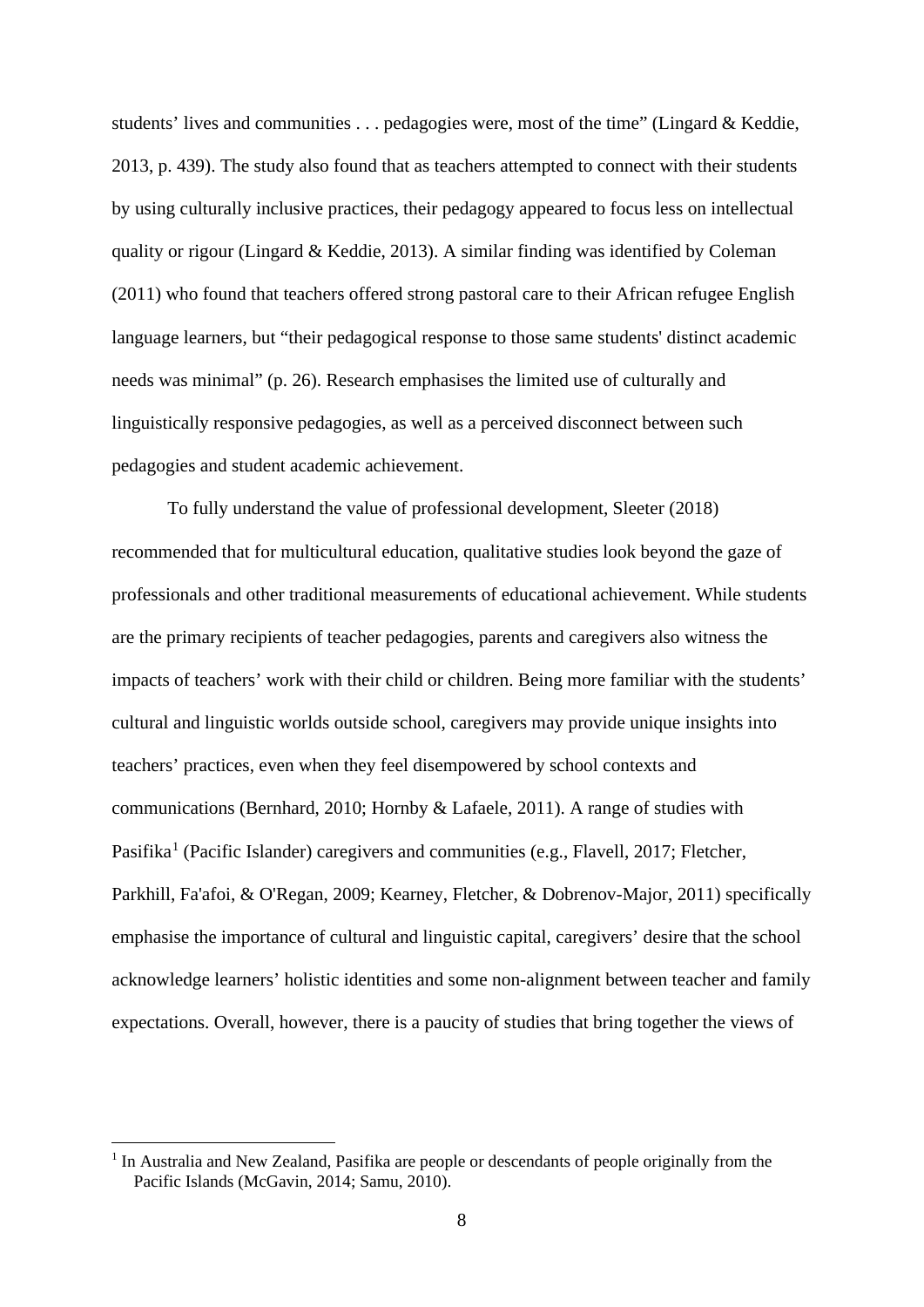caregivers and educators on issues that are seen to fall primarily within the professional domain such as professional development for intercultural education.

### **The current study**

The current article presents school staff and parent perspectives of teacher preparedness for teaching Samoan students. It draws from a larger doctoral study exploring the perspectives of key educational stakeholders into the academic achievement of Samoan primary school learners. The study was carried out at Mirragin State School (pseudonym), a suburban primary school in south-east Queensland. Mirragin was, at the time of writing, the only state primary school in its suburb where it was located. In the wider community, the top language spoken at home besides English was Samoan (Australian Bureau of Statistics, 2013).

Mirragin was well-established with a student population of between 900 and 1,000 students. The student body was multicultural with more than 30 ethnicities represented. Around 10% of the student population was Aboriginal and Torres Strait Islander and around 10% was African, but the distinguishing figure was that more than 50% of the students identified as Pasifika, mostly of Samoan heritage. Around 35% of the student population were identified as having English as an Additional Language or Dialect. Ethical approval was gained from the university ethics committee prior to entering the site for research.

Participants for the study were selected using information-oriented purposeful sampling; that is, cases were selected on the basis of expectations that their data would be rich and informative. The school participants included every Year 3 and Year 5 teacher, a selection of English as an Additional language or Dialect  $(EAL/D)^2$  $(EAL/D)^2$  and literacy support staff

<span id="page-8-0"></span><sup>&</sup>lt;sup>2</sup> In Australia, the term English as an Additional Language or Dialect (EAL/D) is interchangeable with English as a Second Language (ESL) and English as an Additional Language (EAL). Framing English as an 'additional' language, rather than as a 'second' language, acknowledges the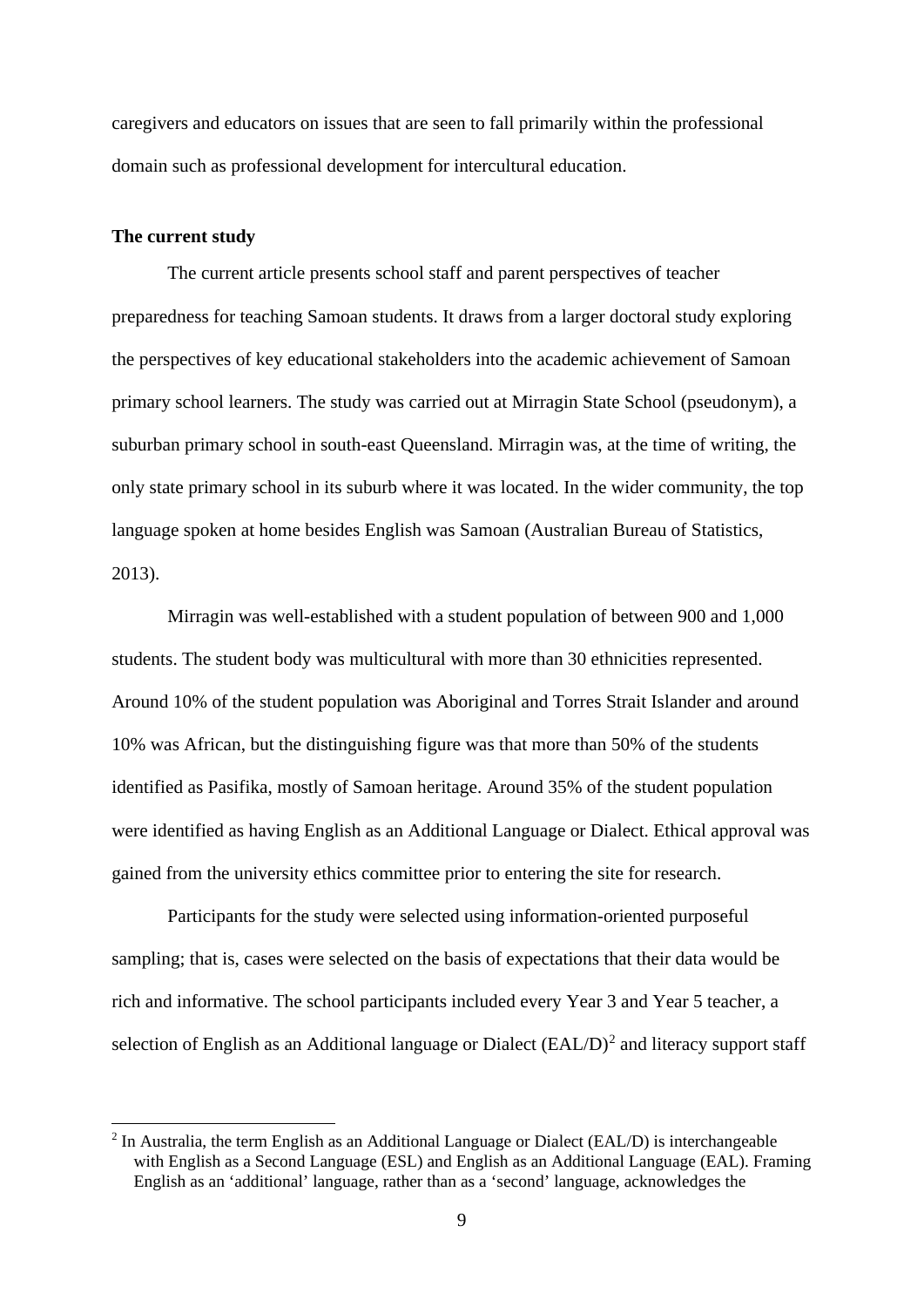and the principal (n=14). The teachers in this study were Anglo-Australian and monolingual except for one teacher who was bilingual in English and Japanese. The parent participants (n=7), all mothers, had children attending Mirragin, but not necessarily in Years 3 and 5. Pseudonyms are used for all participants.

Data were collected between September 2014 and October 2015 using ethnographic tools such as semi-structured interviews, informal ethnographic interviews and *talanoa*, a Pacific Island style of discussion (see Vaioleti, 2016). Data were also collected through participant observations, the collection of artefacts, field notes and a research journal. The data were then analysed by thematic analysis (Braun & Clarke, 2006) using Bourdieu's theoretical concepts (1990; Bourdieu & Passeron, 1990) and Cummins (2000) Intervention for Collaborative Empowerment framework which focused on the participants' microinteractions. Synthesising Bourdieu's and Cummins' approaches offered a multi-layered perspective of the data and grounded the analysis in critical theory.

My interest in this topic stems from my own experiences as a culturally and linguistically diverse learner throughout my academic years. My parents prohibited English at home despite it being the language of schooling, and at primary and secondary school, I learned nothing about the Samoan culture although this was a fundamental part of my lived experience outside school. These and other experiences instilled in me a deep interest in intercultural education and they motivate me professionally.

#### **Findings**

#### *Staff views*

Every teacher interviewed stated that they were unprepared for the multicultural student

linguistic and dialectal capabilities of Australian Indigenous and migrant learners (de Courcy, Dooley, Jackson, Miller, & Rushton, 2012).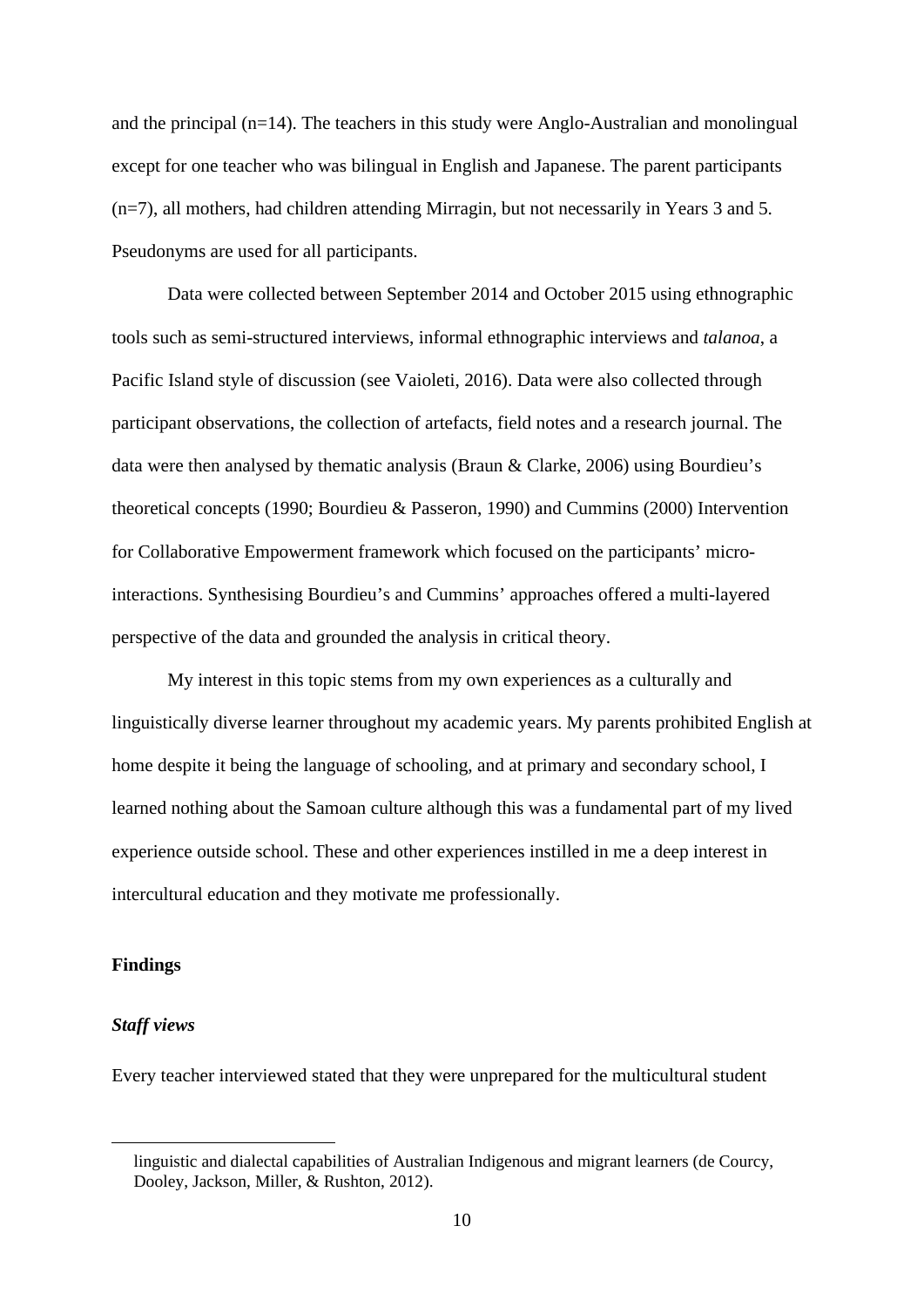population of the school. While teachers supported cultural and linguistic diversity as an idea, many described how they initially felt confronted by Mirragin's diversity. For example:

Ms Nettling (Year 5 teacher, 5 years teaching experience): Yes, it was very much a culture shock when I came here. Like if you walk into the average classroom there's like three white children in the classroom and the rest are from various cultures and that for me was…confronting, yeah. . . These kids . . . they don't have the same knowledge that I have, they don't have the same backpack that I arrived with. Yeah so you've got to sit back and go what, what don't they know that's making this not work?

Similarly, Ms Summer (Year 5 teacher, over 10 years teaching experience), described how all her practicum and teaching experiences had been in "very green leafy schools, you know, like private schools so when I came here it was a big shock". Miss Marsh (Year 5 teacher, 10 years teaching experience) agreed: "I had no idea that it would be such a, you know, vast, different culture here. I had no idea. You actually struggle to think, right, how do I teach this many people with this many backgrounds?" She reflected, "I would never have been prepared for this when I graduated. I would not have coped. I cried for the first two months I was here. I went home at night so stressed. I was just overwhelmed". It is notable that these were Australian-trained teachers teaching in an Australian school. Why were they experiencing "shock" at the culturally diverse Australian classroom?

One reason raised by the teachers was a lack of pre-service education in this area. Noone recalled specific pre-service education for intercultural education, and there was a sense that teachers had been left to their own devices. As Mrs Winter (Year 3 teacher, over 10 years teaching experience) stated, "I feel like when you come here, I mean, you learn on the run, because you have to." Mr McRieve (Year 3 teacher, 3 years teaching experience) added, "I think a lot of education is learning on-the-job, rather than the academic thing going into a classroom." He also pointed out that pre-service learning had limitations anyway because universities could not predict which cultures or languages teachers would encounter. This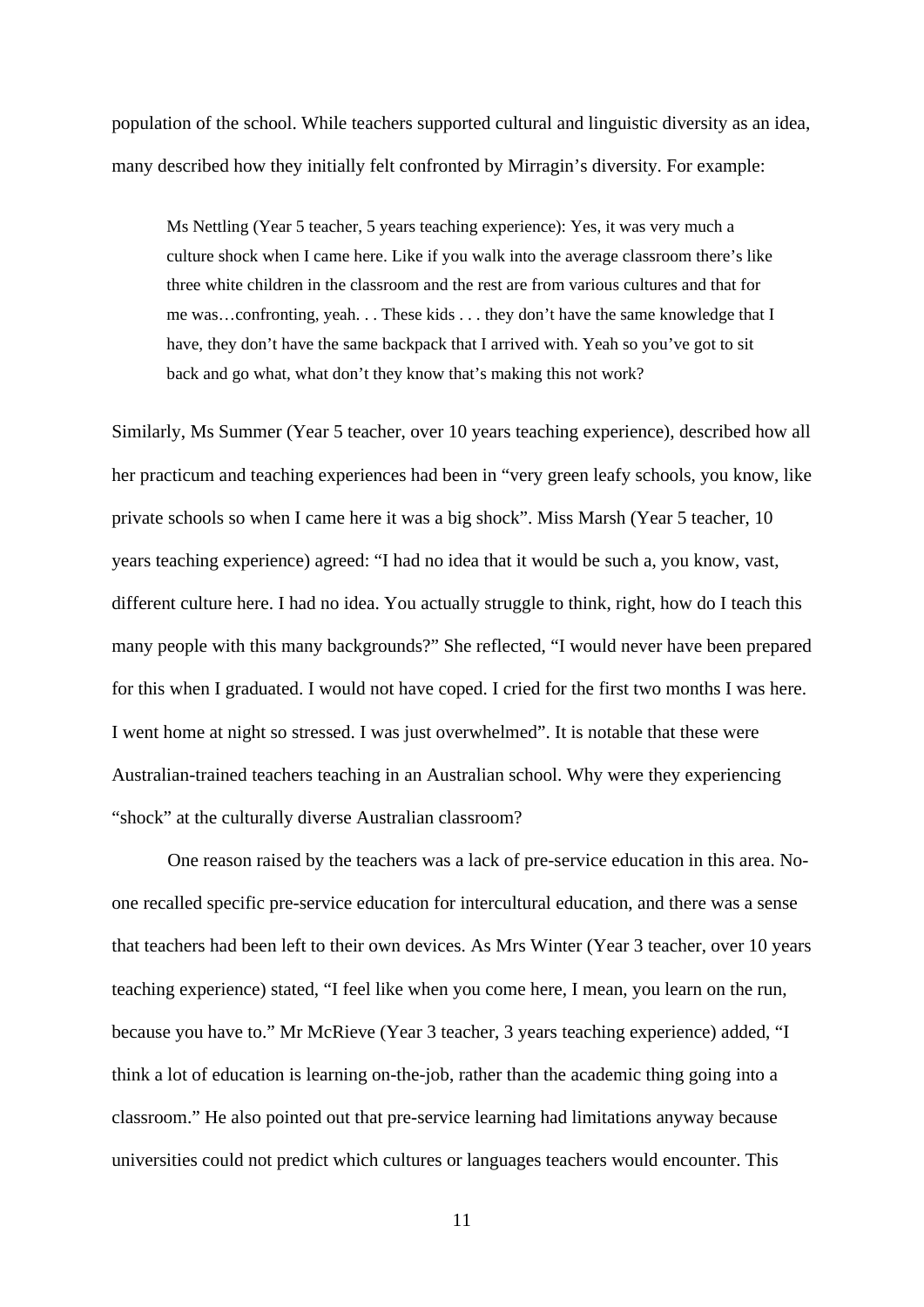idea was supported by the principal who described her experiences of hiring graduate teachers with high academic grades who had not proven capable in her classrooms. From a staff perspective, pre-service professional development in intercultural education had limited value for application in the classroom.

In terms of in-service training, professional development units for intercultural education were reportedly infrequent. Only the EAL/D teacher recounted professional development for EAL/D. The other teachers seemed aware of this professional learning gap, as Miss Marsh described:

We do a lot on disability, on inclusion and special education and all that, yeah, all those kinds of things but inclusion in terms of multicultural kinds of backgrounds, that doesn't happen. We had twenty or thirty kids with disabilities . . . but what about the other 70% of kids who have got different language backgrounds? We don't cater for that in terms of teacher training.

Mirragin's staff had actually completed professional learning several weeks beforehand which, according to longer-serving teachers, was the first time that Pasifika-specific training had been offered. Delivered by the cultural liaison officer from a nearby high school and two of Mirragin's own staff, the professional development unit included aspects of Pasifika culture, the pronunciation of names and the use of *talanoa* to communicate with Pasifika learners and their families. The teachers were overwhelmingly positive about the experience. According to Miss Marsh, teachers walked away "grinning because it was the first PD [professional development] all year that we'd actually felt was of use to us". She added "[Leadership] were quite shocked too that all of us were so engaged. . . because it was something different. We don't get offered PD on different cultural perspectives. There's nothing like that". Some teachers described how they used what they had learned in their classrooms the next day, for instance, to *talanoa* with their students. However, in classroom observations, this and other culturally responsive practices were rarely observed, indicating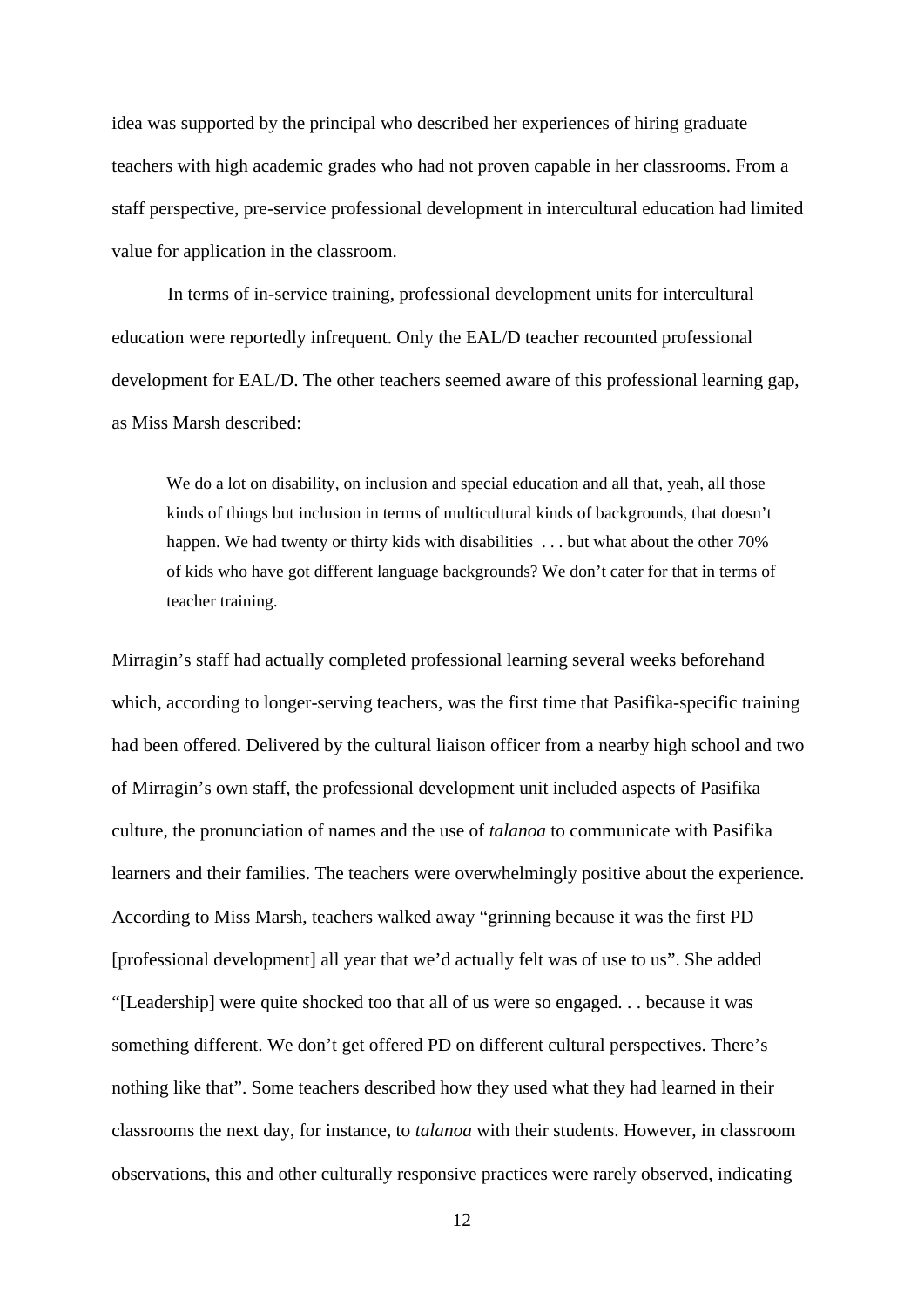that the positive pedagogical effects of the professional development unit had dissipated.

As successful as the professional development unit was perceived, it was unclear if it would be repeated. When asked about this, the principal responded that she could not find someone to deliver the units regularly. In addition, she was concerned that teachers did not understand how to use what they learned to benefit their students academically. Moreover, she said that the school did not have a high turnover of staff "so they [the teachers] get more and more desensitised in learning about the culture". She acknowledged that the lack of professional development in this area was problematic, "but I think it's something that you've got to hear about and experience. I don't think it's something like you can go to a few PDs and then [master]". This contrasted with other areas where support for teachers was more deliberate and focussed. For example, in describing Mirragin's annual school improvement agenda, for which plans for the following year had already been drafted, the principal described how "Our consultancy around every agenda item has a team, like a taskforce that runs that agenda item, reviews it, gets feedback then we document it. Once that taskforce documents it, it goes into 'the bible'". 'The bible' was essentially Mirragin's Teachers Manual, a well-organised and regularly updated binder kept in every classroom. However, I found very little in 'the bible' regarding intercultural education or EAL/D, and no documents about specific cultures, such as Samoan.

#### *Parental views*

Generally, the parents were concerned at the level of teachers' cultural and linguistic responsiveness. They discussed how absenteeism was interpreted by the school as truancy, whereas in their view, extended overseas trips were necessary to fulfil family and cultural obligations. As Sia stated, "Going away for a week or having kids off school because you're doing all these preparations and work for all those kinds of events, they [Mirragin's teachers]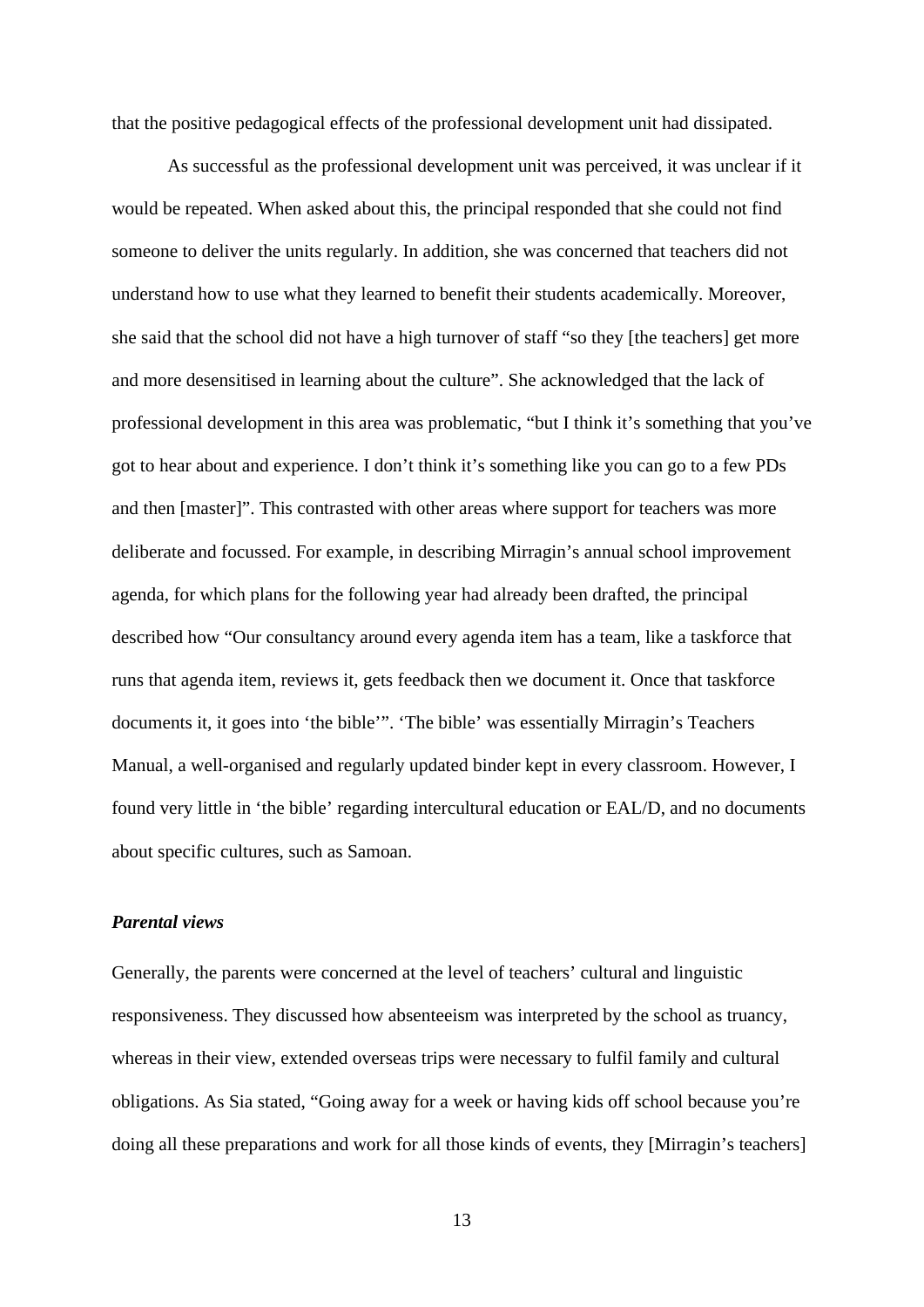don't understand that kind of stuff". The parents also expressed a concern about teacher attitudes towards the Samoan language and bilingualism. For example, Raquel said that teachers did not seem to recognise the value of the Samoan language as a resource, nor did they see bilingualism as a strength. From the mothers' perspective, teacher understandings around issues important to their community needed improvement.

Specifically, teachers should have been better prepared for Mirragin's cultural diversity through their own inquiries or by the school. In response to the 'culture shock' teachers reported, the mothers said:

Trish: That's funny because when I first came to Australia, like when I walked into Mirragin I remember thinking, "Oh my gosh, I feel like I'm at home". So they're probably having the opposite of [that]. Oh that's hilarious! . . . Sia: We get drawn in the deep and we just learn as we go. Trish: I guess that it's a bit different. . . Because if I went to go teach in Mexico or whatever you kind of can prepare yourself for the culture shock because you're moving away but if you're not moving anywhere, you're just going to the local school... Sia: Down the road [laugh]...

Trish: Yeah, you are not actually expecting anything so you're not prepared . . . I can imagine it would be quite hard for some people in terms of preparing for it.

While these mothers expressed empathy, in their view the school bore responsibility for being transparent about the realities of the multicultural student population so that new teachers were better prepared. At the same time, it was a teacher's responsibility to "do their homework before they come" because "you can't really bring your ideas and your thinking from down the road to a school like this because it's not the same" and "there is a difference between teaching what you might call the average Australian kid and those that are coming from [this community]". To illustrate this point, each parent shared past experiences from other schools that highlighted culturally and linguistically responsive pedagogy, from the inclusion of families and their cultures in classroom activities to the use of student languages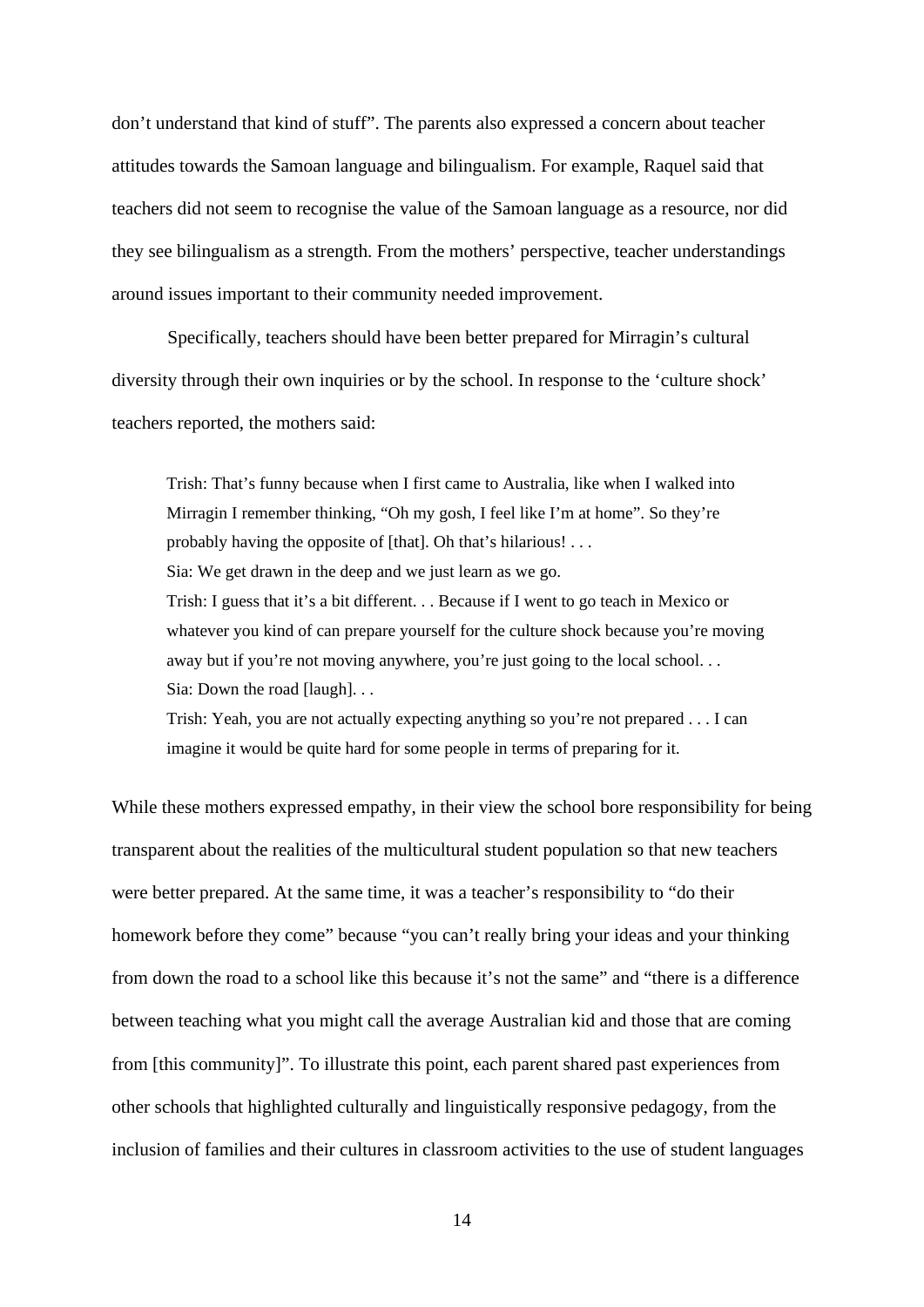in school events. As Trish described:

Coming from a different perspective, like i.e. New Zealand where they have a lot of different cultures and how they cater for those cultures in classrooms, like there's a lot more, I guess that . . . it's just done without thinking about it.

Trish further pointed out that in contrast to Australia, Pasifika people are more visible in the New Zealand school system both as teachers and leaders, making it easier for parents to relate to school staff.

#### **Discussion**

Professional learning has significant potential for shaping teacher preparedness in intercultural education. That teachers in the current study felt 'shocked', 'confronted' and 'overwhelmed' by the school's cultural diversity emphasised their lack of experience with multicultural classrooms. For the mothers, the teachers' culture shock highlighted that teachers were inadequately prepared by the school. Both groups of research participants viewed education through an arbitrary cultural lens (Bourdieu & Passeron, 1990). In other words, the teachers characterised the typical Australian classroom as largely homogenous with diversity at the margins, while the mothers characterised the Australian classroom as diverse, representing their own communities. Both groups saw the Australian classroom as reflections of their own images, and for teachers, this is problematic. To understand their relation to others, teachers should first understand their own diversity and difference within the communities they teach in so they can understand their privileges and positioning (Gale et al., 2017; Santoro, 2009; Smyth, 2013). Correspondingly, the principal observed that teachers got "more and more desensitised in learning about the culture", signifying that the longer teachers worked at Mirragin, the less they noticed cultural and linguistic diversity as a characteristic of their students. Such 'culture-blindness' contributes to the reinforcement of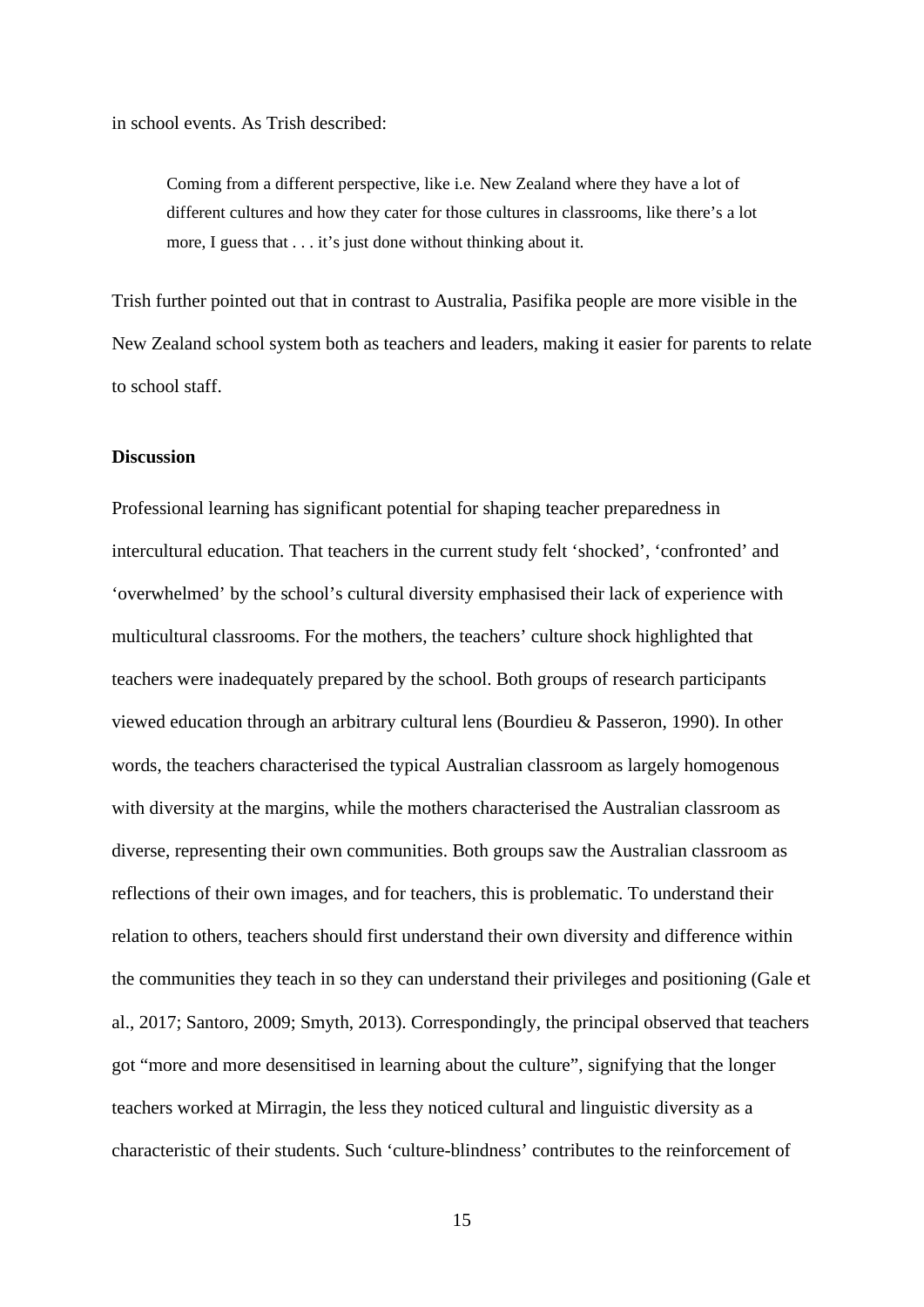coercive relations of power (Cummins, 2000). For this reason, professional development for intercultural education should encourage introspection and reflection for sensitising teachers to issues of diversity and difference. Awareness and understanding of oneself as a cultural being is a first step for recognising and managing cultural phenomena (such as culture shock) when encountered.

In addition, the frequency of professional development is important. The enthusiasm with which the teachers received their first and only intercultural professional development unit (the first in 13 years, according to one teacher) matched their positive attitudes towards teaching multicultural learners, but these attitudes were not sourced from nor supported by any deliberate programme of professional development. Given that positive dispositions are known to develop in the pre-service period (Castro, 2010; Gale et al., 2017; Gay, 2010, 2013), it was concerning that teachers could not specifically recall any relevant pre-service education. Equally concerning was that, in line with Watkins et al. (2016), the teachers reported rare opportunities for in-service professional development in intercultural education. If it is only resourceful teachers who pursue development in this area and convert their beliefs and attitudes into practice (Dharan, 2015; Walton et al., 2014), then professional learning opportunities for teachers should not be one-off, but part of a strategic and focussed course design (Casinader & Walsh, 2015). Frequent professional development opportunities can update teacher knowledge and refresh their practice with context-specific ideas, as well as help solidify the positive dispositions that lead to durable intercultural practices.

A further consideration is the scope of professional development which in the current study was focussed on practice. One of the reasons the teachers reportedly enjoyed the Pasifika-focussed unit was for its immediately useful practices, or the 'how'. However, similar to Smyth (2013), the motivation to use these practices seemed to have worn off by the time I entered classrooms for observations. Additionally, culturally or linguistically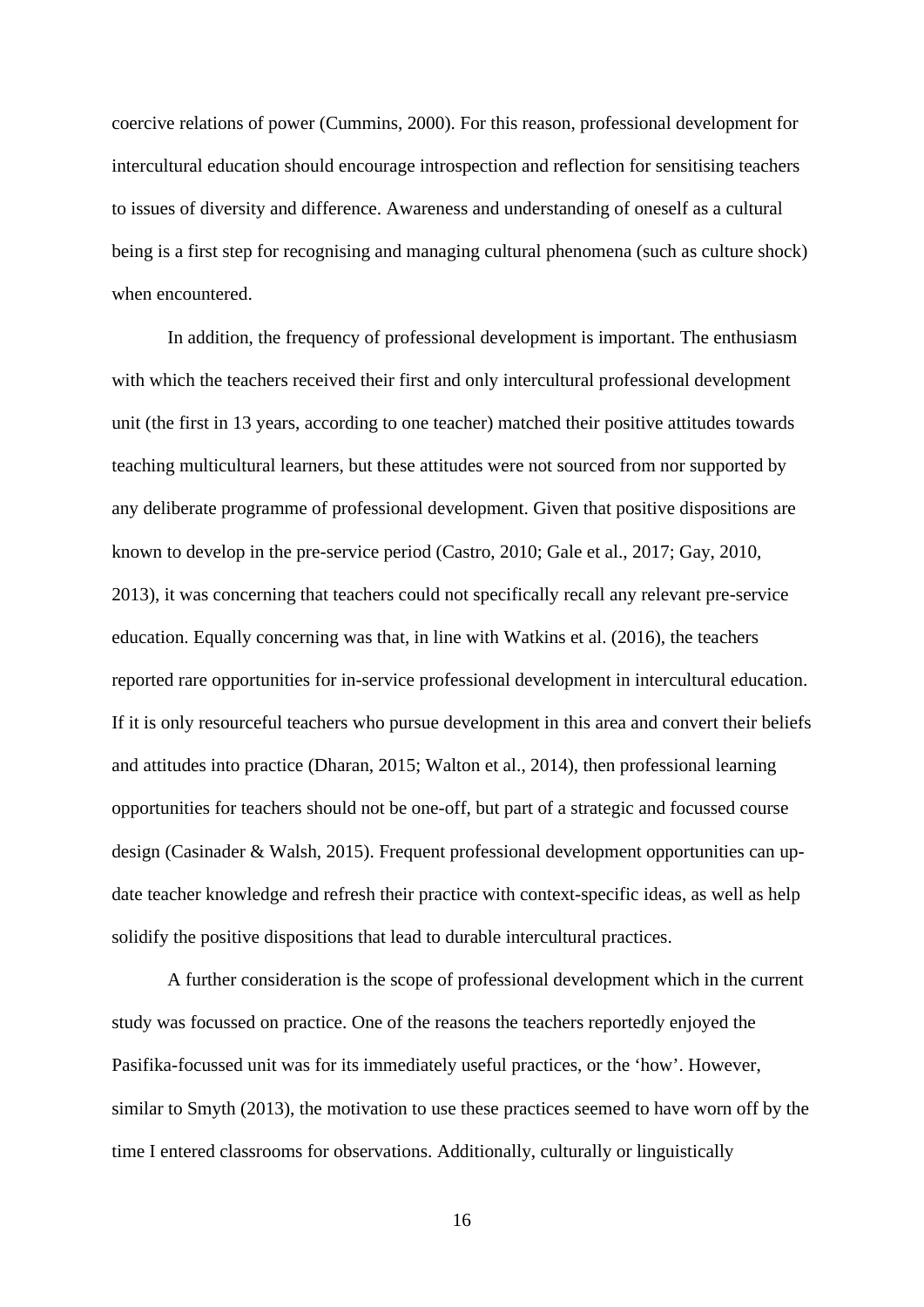responsive pedagogy was never mentioned by teachers as a priority or possibility, which indicates the importance of giving teachers frameworks and principles they can use across a range of contexts (Gale et al., 2017; Santoro, 2009; Smyth, 2013). An example is the mothers' suggestion that teachers increase their awareness about bilingualism, a point supported by Sleeter (2018). Intellectual engagement in the full range of ideas for intercultural education (Watkins & Noble, 2016) means that teachers' understandings and practices are more likely to develop by design, and not by default. Furthermore, widening the scope of professional development may help teachers make intercultural education an inherent part of their professional practice, ultimately leading to an appearance of effortlessness, to a point where, as one mother put it, "it's just done without thinking about it".

To embed intercultural education in teacher practice, the 'how' of intercultural education must be supported by the 'why'. The principal's perception that teachers were not able to use culturally and linguistically responsive pedagogy to improve students' academic achievements echoes previous findings regarding the fuzzy relationship between culturally responsive pedagogies and academic achievement (Coleman, 2011; Lingard & Keddie, 2013). The principal, who held decision-making power over the teachers' in-service professional development, perceived this relationship to be tenuous. However, intercultural education is not merely a means of improving students' academic achievement. It is also a means of empowering diverse learners. For example, the school may have perceived cultural absenteeism as mere truancy whereas the mothers saw it a way to maintain their cultural capital within their families and communities. Professional development aimed at resolving such dissonant understandings can potentially promote collaboration with the community to establish shared understandings around absenteeism (Kearney et al., 2011). This also applies to the issue of bilingualism that was raised by the mothers. Thus, rather than focusing on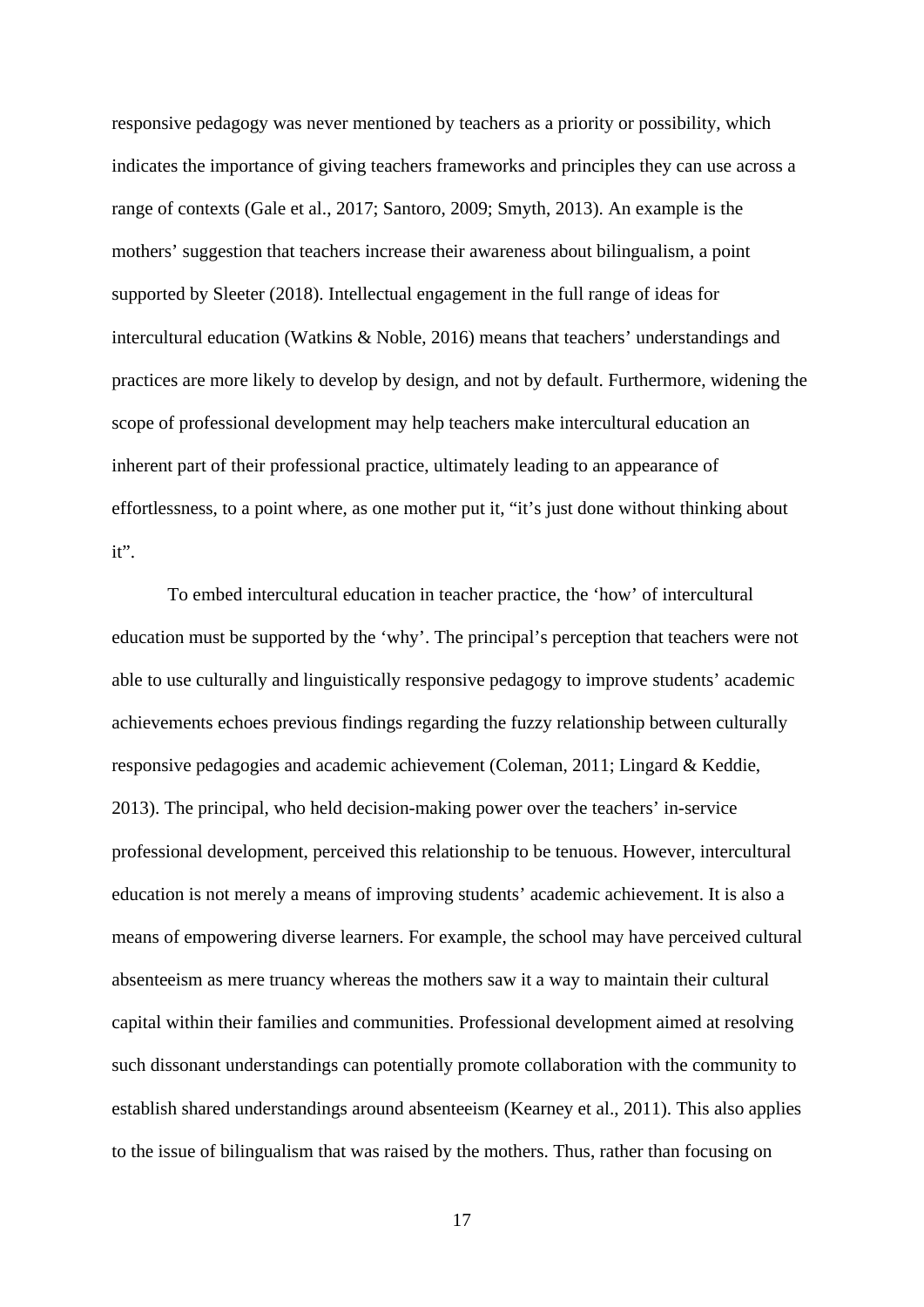educational achievement, teachers and school leaders might benefit from a more holistic perspective of intercultural education encompassing the broader critical aims of empowerment and agency.

None of the points raised so far can be achieved without resources. Although Mirragin was a well-established school that had experienced waves of diverse student populations (Vietnamese, Samoan and currently African), resources for intercultural education were not included in the Teachers' Manual as it was for other areas such as literacy, numeracy, and student behaviour. Furthermore, the principal's lack of access to a professional development educator indicated a scarcity of human resources, a point reinforced by the mothers who observed the lack of diversity in Mirragin's staff. The scarcity of professional and human resources rationalises the infrequency of professional development opportunities reported in other studies (i.e., Gilmour et al., 2018; Watkins et al., 2016). When guiding documents or knowledgeable people are not at hand to guide the process, schools may offer less regular, quality professional development for intercultural education.

#### **Conclusion**

This article has presented the views of teachers and parents from one Queensland school around teacher preparedness for intercultural education. It argued that culture shock can be mitigated by introspective and reflective components of professional development that draw teachers' attention to the role of privilege and power in education. It also made a case for more frequent opportunities for professional development to promote positive dispositions through deep and sustained engagement with intercultural principles and practices. While pedagogical strategies are appealing to teachers, the 'why' is just as important as the 'how'. When intercultural education is understood as a means for empowering culturally and linguistically diverse learners, and not just a means to improving their educational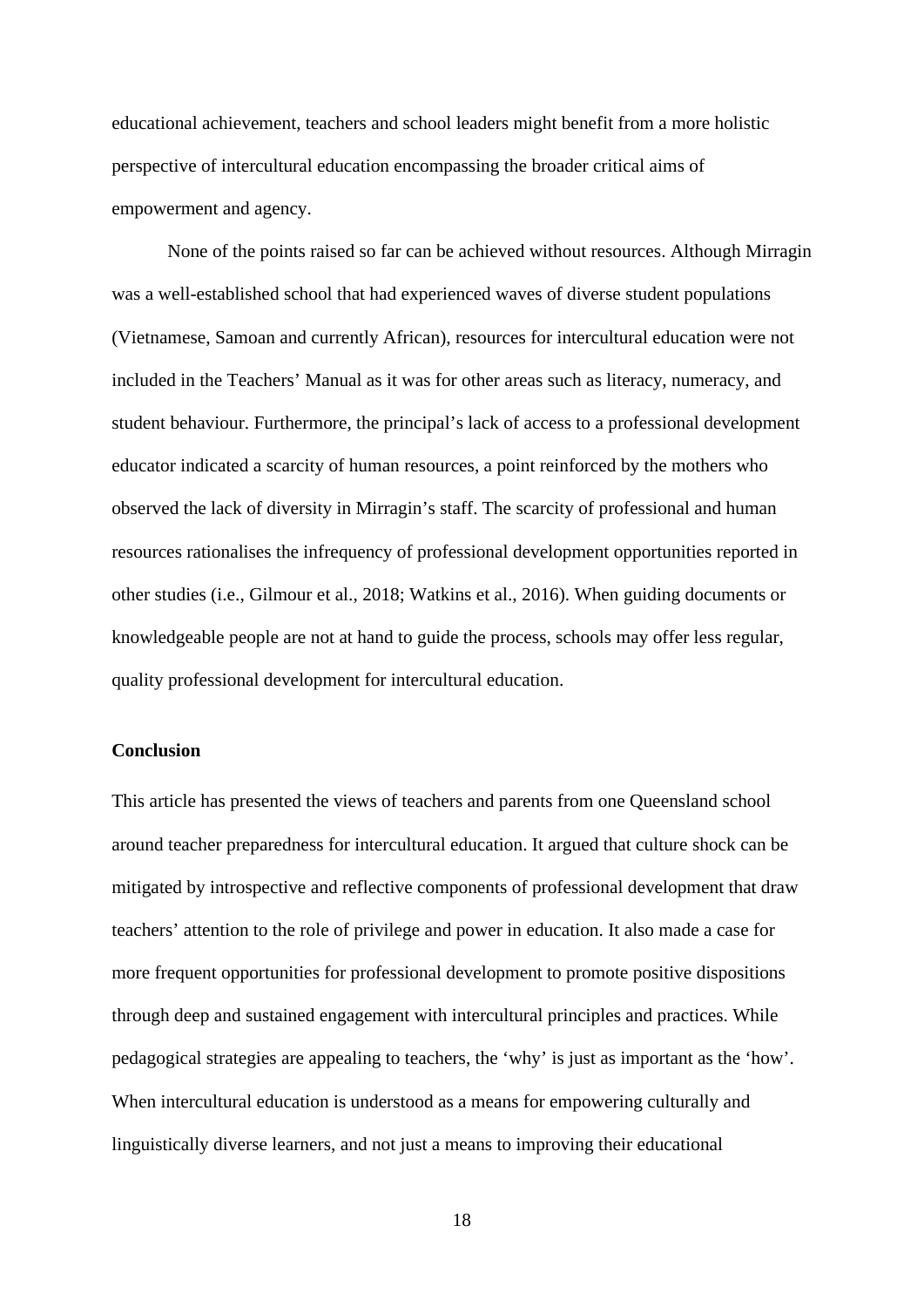achievement, it can more genuinely fulfil the aspirations of teachers and communities for their learners. Finally, this study highlighted the paucity of professional and human resources for intercultural education as a prohibitive factor. Empirically, this study shows that professional development for intercultural education requires a more planned and purposeful approach than what is currently being offered.

Ultimately, the challenge is to move beyond the image of a teacher as merely a technician or practitioner, and to recast them as intellectuals (Watkins & Noble, 2016) who possess agency, and who have an ongoing commitment to deepening their knowledge about the nature of their profession. Further research in this area might explore enablers and barriers to educators' engagement with intercultural education, the ideal scope and frequency of professional development in intercultural education, and how schools and communities can work together for locating and creating professional resources. These inquiries will hopefully lead to teachers learning about intercultural education at a guided and steady pace, rather than on the run.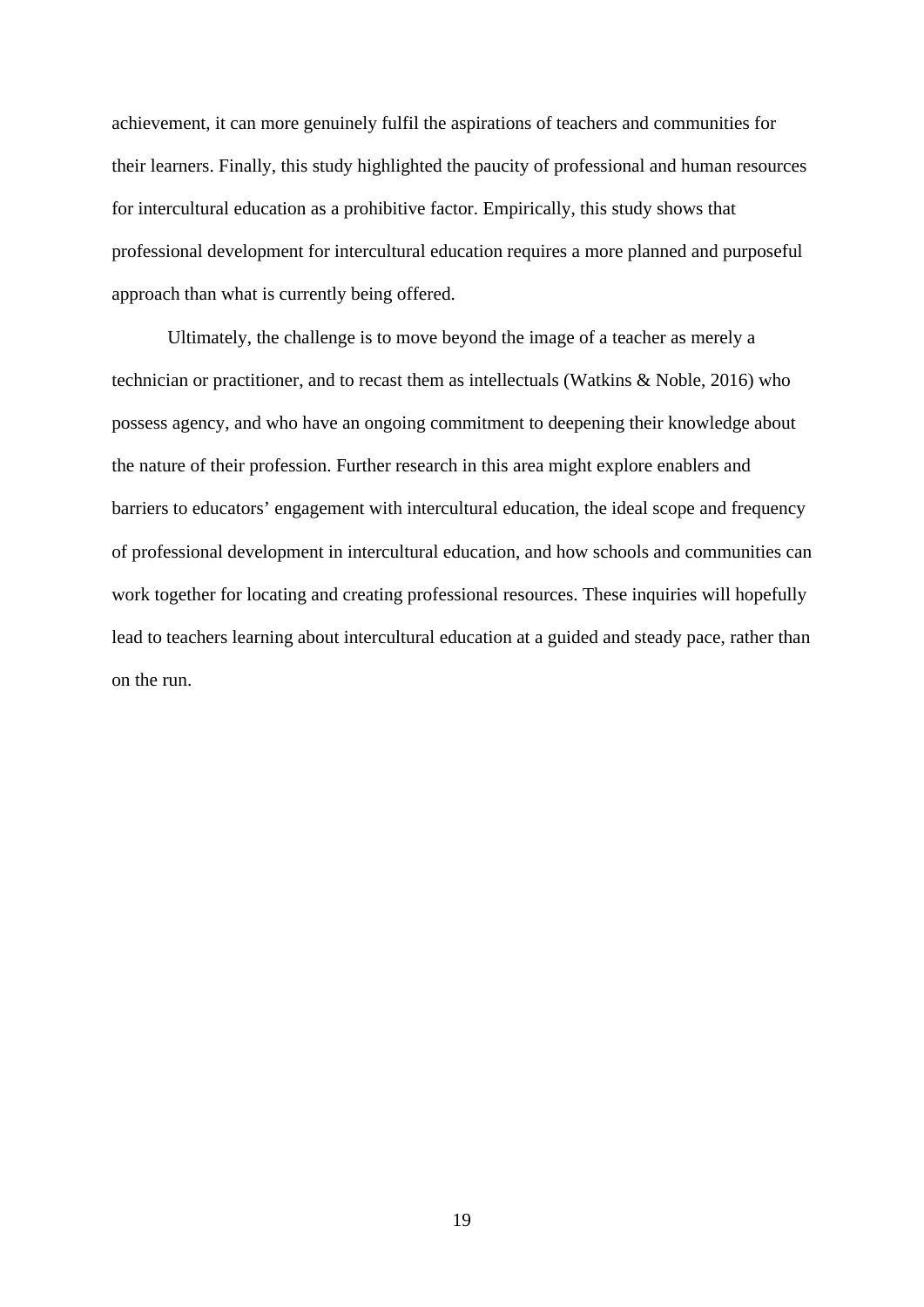## **References**

- Allard, A. C., & Santoro, N. (2008). Experienced teachers' perspectives on cultural and social class diversity: Which differences matter? *Equity & Excellence in Education, 41*(2), 200-214. doi:10.1080/10665680801957253
- Australian Bureau of Statistics. (2013). 2011 Census QuickStats Ipswich Statistical Area Level 4. Retrieved from

http://www.censusdata.abs.gov.au/census\_services/getproduct/census/2011/quickstat/ POA4300?opendocument&navpos=220

- Australian Bureau of Statistics. (2017a). Australia today. Retrieved from http://www.abs.gov.au/ausstats/abs@.nsf/Latestproducts/2024.0Main%20Features120 16?opendocument&tabname=Summary&prodno=2024.0&issue=2016&num=&view =
- Australian Bureau of Statistics. (2017b). Australians pursuing higher education in record numbers. Retrieved from http://www.abs.gov.au/AUSSTATS/abs@.nsf/mediareleasesbytitle/1533FE5A8541D

66CCA2581BF00362D1D?OpenDocument

- Australian Bureau of Statistics. (2017c). Cultural diversity. Retrieved from http://www.abs.gov.au/ausstats/abs@.nsf/Latestproducts/2024.0Main%20Features220 16?opendocument&tabname=Summary&prodno=2024.0&issue=2016&num=&view =
- Australian Bureau of Statistics. (2019). 4221.0 Schools, Australia, 2018: Table 43a Fulltime Equivalent Students, 2006-2018 Retrieved from https://www.abs.gov.au/AUSSTATS/abs@.nsf/DetailsPage/4221.02018?OpenDocum ent
- Australian Institute for Teaching and School Leadership. (2012). *Australian Professional Standards for Teachers*. Retrieved from http://www.aitsl.edu.au/australianprofessional-standards-for-teachers/standards/list
- Banks, J. A. (2010). Multicultural education: Characteristics and goals. In J. A. Banks & C. A. M. Banks (Eds.), *Multicultural education: Issues and perspectives* (7th ed., pp. 3- 31). Hoboken, NJ: John Wiley & Sons.
- Bernhard, J. K. (2010). From theory to practice: Engaging immigrant parents in their children's education. *Alberta Journal of Educational Research, 56*(3), 319.
- Bourdieu, P. (1990). *The logic of practice* (R. Nice, Trans.). Stanford, CA: Stanford University Press.
- Bourdieu, P., & Passeron, J. (1990). *Reproduction in education, society and culture* (R. Nice, Trans.). London, UK: SAGE.
- Boyle, B., & Charles, M. (2011). Education in a multicultural environment: Equity issues in teaching and learning in the school system in England. *International Studies in Sociology of Education, 21*(4), 299-314. doi:10.1080/09620214.2011.638539
- Braun, V., & Clarke, V. (2006). Using thematic analysis in psychology. *Qualitative Research in Psychology, 3*(2), 77-101. doi:10.1191/1478088706qp063oa
- Casinader, N. R. (2016). A lost conduit for intercultural education: School geography and the potential for transformation in the Australian Curriculum. *Intercultural Education, 27*(3), 257-273.
- Casinader, N. R., & Walsh, L. (2015). Teacher transculturalism and cultural difference: Addressing racism in Australian schools. *International Education Journal: Comparative Perspectives, 14*(2), 51-62.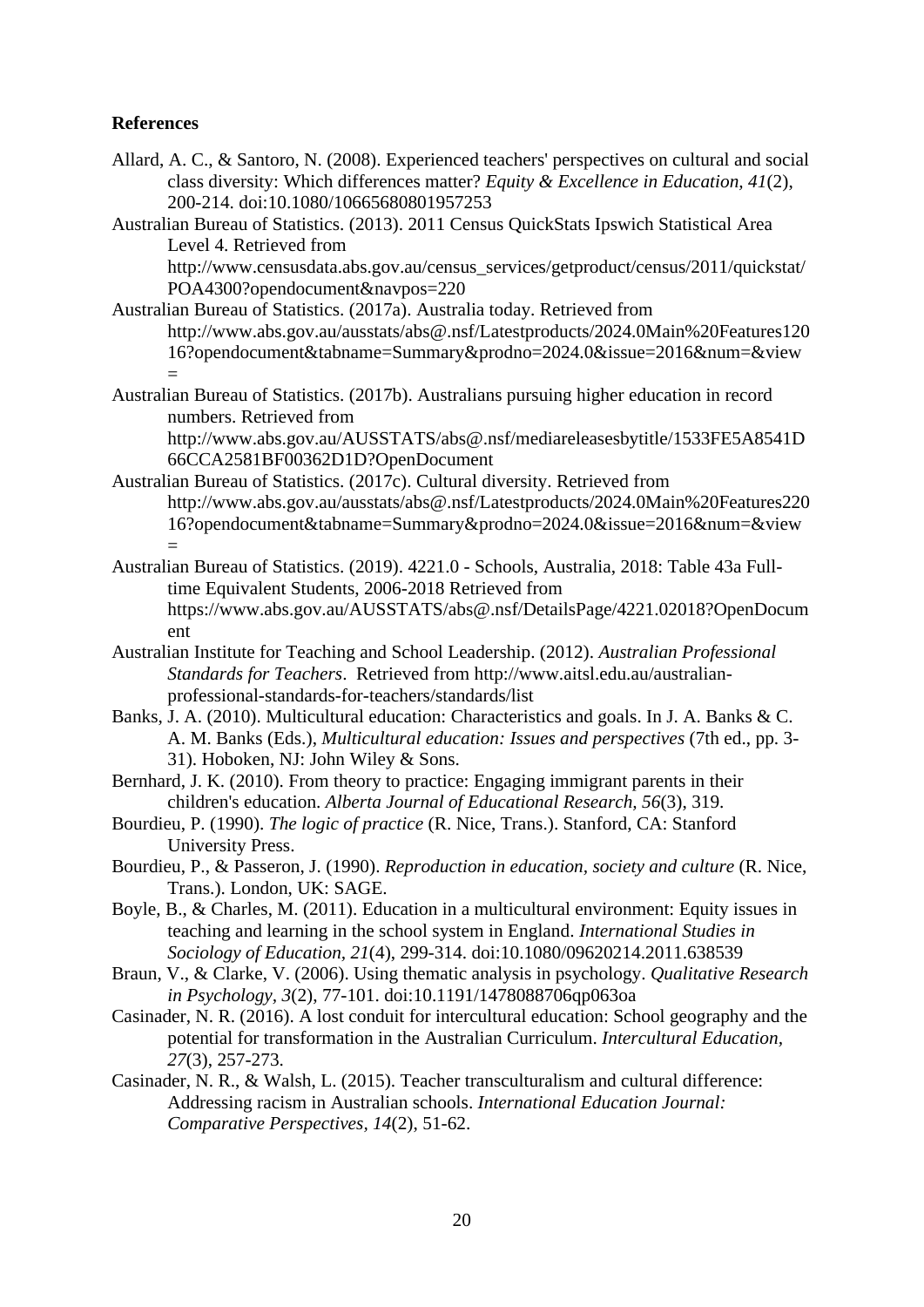- Castro, A. J. (2010). Themes in the research on preservice teachers' views of cultural diversity: Implications for researching millennial preservice teachers. *Educational Researcher, 39*(3), 198-210. doi:10.3102/0013189x10363819
- Coleman, J. (2011). Pastoral and academic care of English language learners: Some findings from the primary classroom. *Journal of Catholic School Studies, 83*(2), 18-28.
- Commonwealth of Australia. (2007). *Top of the class: Report on the inquiry into teacher education*. Canberra, ACT: The Parliament of the Commonwealth of Australia.
- Cummins, J. (2000). *Language, power, and pedagogy: Bilingual children in the crossfire*. Clevedon, UK: Multilingual Matters.
- Cummins, J. (2015). Intercultural education and academic achievement: A framework for school-based policies in multilingual schools. *Intercultural Education*, *26*(6), 455- 468. doi:10.1080/14675986.2015.1103539
- de Courcy, M., Dooley, K., Jackson, R., Miller, J., & Rushton, K. (2012). Teaching EAL/D learners in Australian classrooms. *Primary English Teaching Association Australia, PETAA Paper 183*, 1-8.
- Dharan, V. M. (2015). Beginning teachers and diversity Why the need for extended critical professional support. *Asia-Pacific Journal of Teacher Education, 43*(1), 61-74. doi:10.1080/1359866x.2014.940840
- Dobinson, T. J., & Buchori, S. (2016). Catering for EAL/D students' language needs in mainstream classes: Early childhood teachers' perspectives and practices in one Australian setting. *Australian Journal of Teacher Education, 41*(2), 32-42. doi:10.14221/ajte.2016v41n2.3
- Education Council. (2019). *Alice Springs (Mparntwe) education declaration.* Retrieved February 2, 2020, from https://docs.education.gov.au/system/files/doc/other/final\_- \_alice\_springs\_declaration\_-\_17\_february\_2020\_security\_removed.pdf
- Flavell, M. (2017). Listening to and learning from Pacific families. *SET: Research Information for Teachers, 2*, 42-48. doi:10.18296/set.0074
- Fletcher, J., Parkhill, F., Fa'afoi, A., & O'Regan, B. (2009). Pasifika students: Teachers and parents voice their perceptions of what provides supports and barriers to Pasifika students' achievement in literacy and learning. *Teaching and Teacher Education, 25*(1), 24-33. doi:10.1016/j.tate.2008.06.002
- Forrest, J., Lean, G., & Dunn, K. (2015). Challenging racism through schools: Teacher attitudes to cultural diversity and multicultural education in Sydney, Australia. *Race Ethnicity and Education, 19*(3), 618-638. doi:10.1080/13613324.2015.1095170
- Gale, T., Mills, C., & Cross, R. (2017). Socially inclusive teaching: Belief, design, action as pedagogic work. *Journal of Teacher Education, 68*(3), 345-356. doi:10.1177/0022487116685754
- Gay, G. (2010). Acting on beliefs in teacher education for cultural diversity. *Journal of Teacher Education, 61*(1-2), 143-152. doi:10.1177/0022487109347320
- Gay, G. (2013). Teaching to and through cultural diversity. *Curriculum Inquiry, 43*(1), 48-70. doi:10.1111/curi.12002
- Gilmour, L., Klieve, H., & Li, M. (2018). Culturally and linguistically diverse school environments - Exploring the unknown. *Australian Journal of Teacher Education, 43*(2), 172-189. doi:10.14221/ajte.2018v43n2.10
- Guilherme, M., & Dietz, G. (2015). Difference in diversity: multiple perspectives on multicultural, intercultural, and transcultural conceptual complexities. *Journal of Multicultural Discourses, 10*(1), 1-21. doi:10.1080/17447143.2015.1015539
- Hornby, G., & Lafaele, R. (2011). Barriers to parental involvement in education: An explanatory model. *Educational Review, 63*(1), 37-52. doi:10.1080/00131911.2010.488049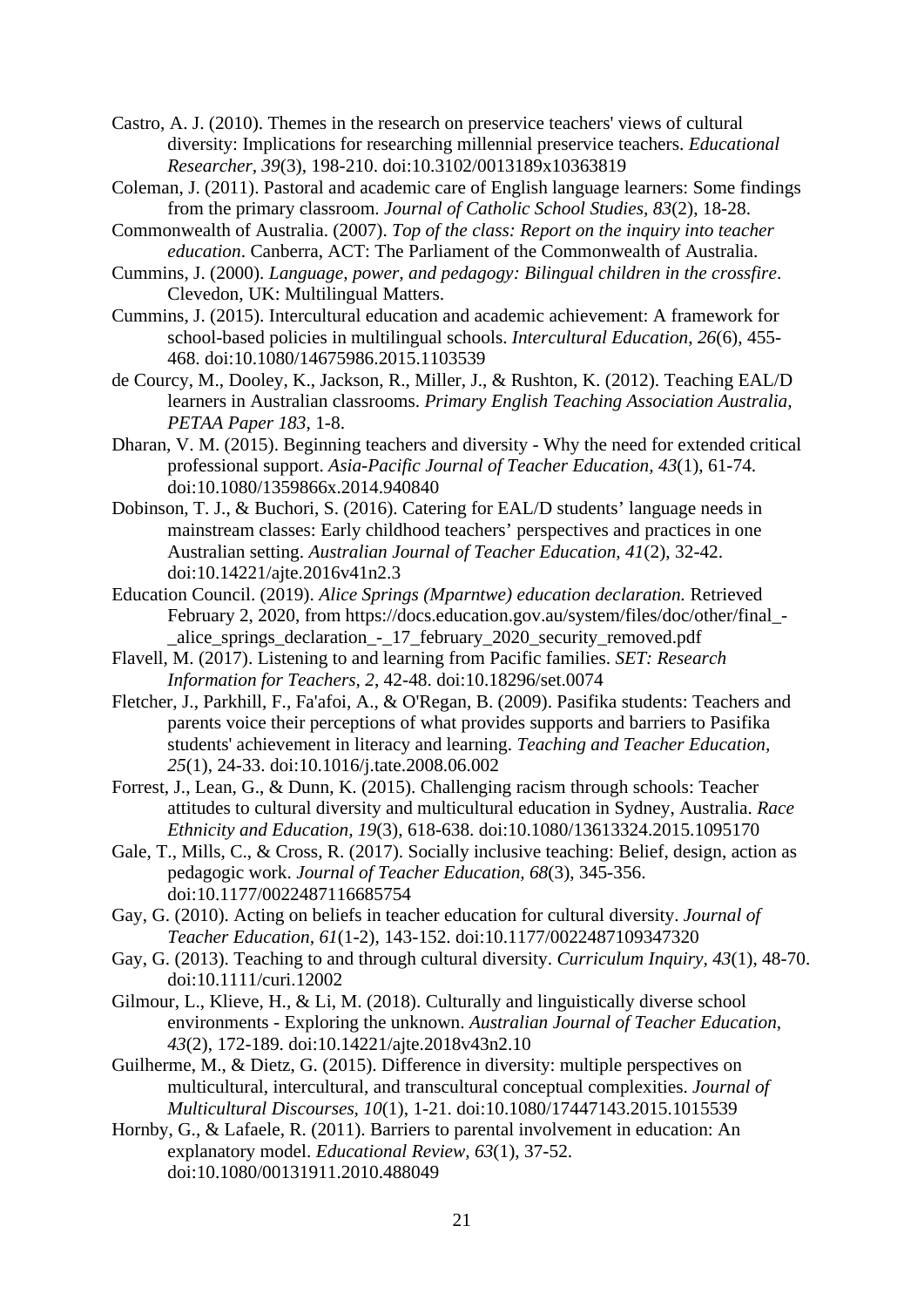Kalantzis, M., Cope, B., Noble, G., & Poynting, S. (2012). *Cultures of schooling: Pedagogies for cultural difference and social access*. New York, NY: Routledge.

- Kearney, J. F., Fletcher, M. A., & Dobrenov-Major, M. (2011). Nonaligned worlds of home and school: A case study of second-generation Samoan children. *Journal of Family Studies, 17*(2), 146-156. doi:10.5172/jfs.2011.17.2.146
- Ladson-Billings, G. (2014). Culturally relevant pedagogy 2.0: a.k.a. the Remix. *Harvard Educational Review, 84*(1), 74-84. doi:10.17763/haer.84.1.p2rj131485484751
- Lingard, B., & Keddie, A. (2013). Redistribution, recognition and representation: Working against pedagogies of indifference. *Pedagogy, Culture & Society, 21*(3), 427-447. doi:10.1080/14681366.2013.809373
- Marotta, V. (2014). The multicultural, intercultural and the transcultural subject. In F. Mansouri & B. E. de B'béri (Eds.), *Global perspectives on the politics of multiculturalism in the 21st century: A case study analysis* (pp. 106-118). Abingdon, UK: Routledge.
- McGavin, K. (2014). Being "Nesian": Pacific Islander identity in Australia. *The Contemporary Pacific, 26*(1), 126-154. doi:10.1353/cp.2014.0013
- McKenzie, P., Weldon, P., Rowley, G., Murphy, M., & McMillan, J. (2014). *Staff in Australia's schools 2013: Main report on the survey*. Canberra, ACT: Australian Council for Educational Research.
- Nieto, S. (2010). *The light in their eyes: Creating multicultural learning communities* (Tenth Anniversary ed.). New York, NY: Teachers College Press.
- Ogay, T., & Edelmann, D. (2016). 'Taking culture seriously': Implications for intercultural education and training. *European journal of teacher education*, *39*(3), 388-400. doi:10.1080/02619768.2016.1157160
- Pöllmann, A. (2013). Intercultural capital: Toward the conceptualization, operationalization, and empirical investigation of a rising marker of sociocultural distinction. *Sage Open*, *3*(2), 1-7. doi:10.1177/2158244013486117
- Samu, T. W. (2010). Pacific education: An Oceanic perspective. *Mai Review, 1*, 1-14.
- Santoro, N. (2009). Teaching in culturally diverse contexts: What knowledge about 'self' and 'others' do teachers need? *Journal of Education for Teaching, 35*(1), 33-45. doi:10.1080/02607470802587111
- Sleeter, C. E. (2017). Critical race theory and the whiteness of teacher education. *Urban Education, 52*(2), 155-169. doi:10.1177/0042085916668957
- Sleeter, C. E. (2018). Multicultural education past, present, and future: Struggles for dialog and power-sharing. *International Journal of Multicultural Education, 20*(1), 5-20. doi:10.18251/ijme.v20i1.1663
- Smyth, H. (2013). What does research say about the effectiveness of professional learning and development for culturally responsive teaching at primary school level? *New Zealand Journal of Teachers' Work, 10*(1), 169-189.
- United Nations, Department of Economic and Social Affairs, Population Division. (2017). *International Migration Report 2017: Highlights (ST/ESA/SER.A/404)*. New York, NY: United Nations, Department of Economic and Social Affairs, Population Division.
- United Nations Educational, Scientific and Cultural Organisation. (2006). *United Nations guidelines on intercultural education*. Paris, France: United Nations.
- Vaioleti, T. M. (2016). Talanoa research methodology: A developing position on Pacific research. *Waikato Journal of Education, 12*(1), 21-34. doi:10.15663/wje.v12i1.296
- Walton, J., Priest, N., Kowal, E., White, F., Brickwood, K., Fox, B., & Paradies, Y. (2014). Talking culture? Egalitarianism, color-blindness and racism in Australian elementary